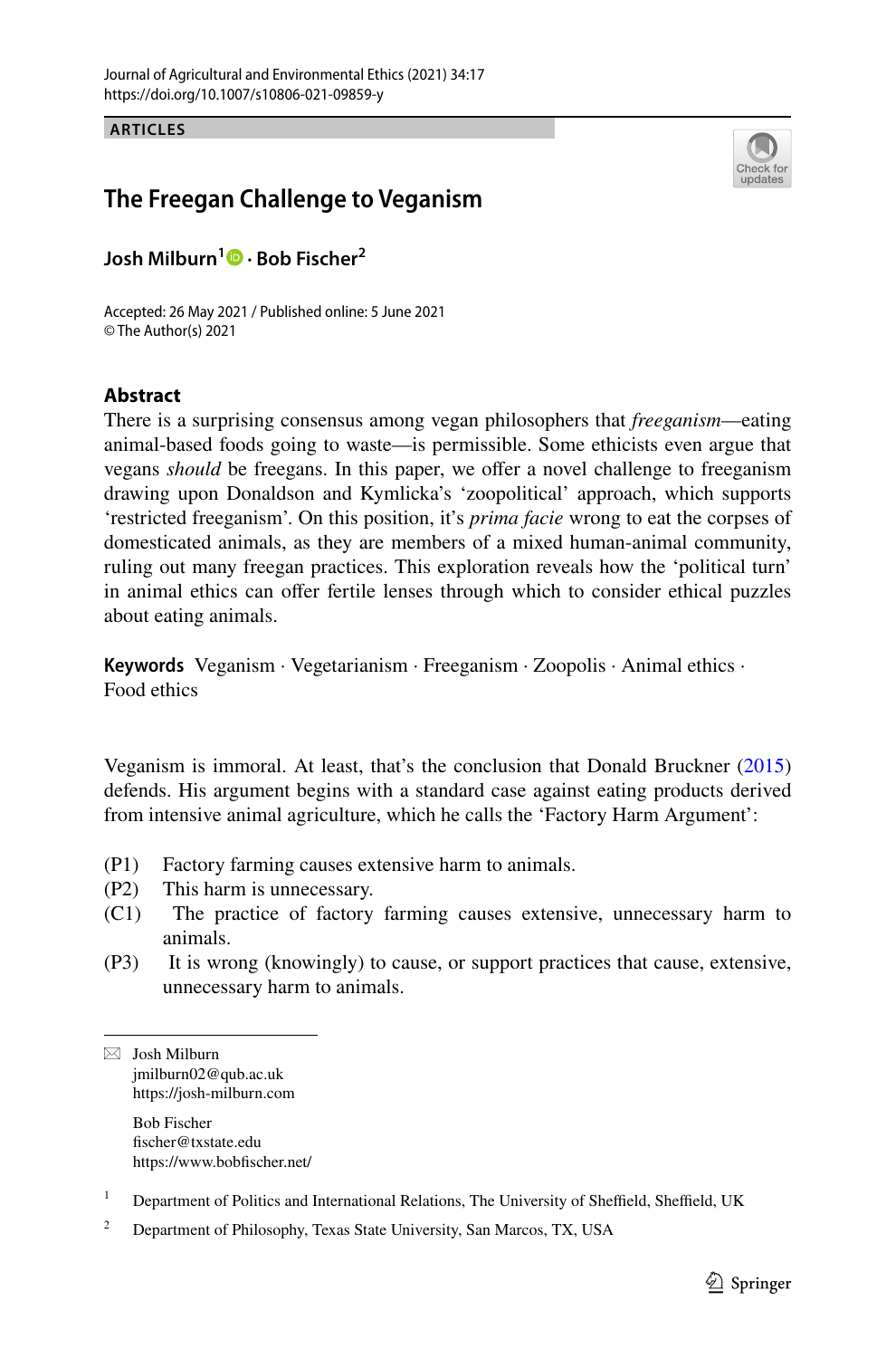- (P4) Purchasing and consuming meat originating on factory farms supports the practice of factory farming.
- (C2) Purchasing and consuming meat from factory farms is wrong. (Adapted from Bruckner, [2015,](#page-17-0) pp. 31–2).

So far, so familiar. Bruckner points out, however, that this argument doesn't entail a duty to be vegan (or, as Bruckner calls it, 'strict vegetarianism'). Why? 'The premises of the Factory Harm Argument, I [Bruckner] claim, support eating roadkill at least as much as they support eating vegetables' ([2015,](#page-17-0) p. 33). The 'at least' is worth emphasising. As pointed out by some critics of veganism, including Steven Davis [\(2003](#page-17-1)) and Mike Archer [\(2011](#page-16-0)), *arable* agriculture involves harm to animals, who are killed in harvesting, have their homes destroyed, are poisoned by farmers, and so on. While the numbers may be disputed (Fischer & Lamey, [2018](#page-17-2)), this doesn't matter for Bruckner's argument: 'Once we see that roadkill is a harm-free source of food and that vegetables are not harm free, we see that the reasons usually given for strict vegetarianism support an obligation not to be strict vegetarians but to eat some roadkill' ([2015,](#page-17-0) p. 36). So, now it looks as though eating roadkill isn't simply *permissible* based on the premises of one of the better arguments for veganism: it's morally mandatory.<sup>[1](#page-1-0)</sup>

A point that Bruckner doesn't make—but one noted by others (e.g., Fischer, [2018](#page-17-3))—is that this argument seems to generalise to all non-vegan 'freegan' practices, such as 'dumpster-diving' for a can of beef stew, or finishing off ham sandwiches about to be thrown away after a departmental meeting. If Bruckner is right, then it's also wrong to eat a strict vegan diet when you could collect and consume any animal product that would otherwise be wasted, whether it would rot on a road verge or wind up in a landfill. ${}^{2}$  ${}^{2}$  ${}^{2}$  Let's call this Bruckner-inspired way of eating the 'freegan diet', which involves eating vegan with the exception of any animal products that would go unused. $3$  We can contrast this with the 'strict vegan diet', which

<span id="page-1-0"></span><sup>&</sup>lt;sup>1</sup> Strictly speaking, this is not Bruckner's argument. He is only arguing for a conditional: namely, that if we accept the 'Don't cause or support extensive and unnecessary harm' principle, then we ought to eat roadkill. He himself rejects the 'Don't cause or support extensive and unnecessary harm' principle, but for simplicity's sake, we will talk as though he's arguing for roadkill consumption per se, since most people in the animal ethics literature are inclined to accept what he denies.

<span id="page-1-1"></span><sup>2</sup> We acknowledge that it may be wrong to describe these foodstufs as *wasted*, because they may go on to be eaten by animals. Might the potential need of these animals work as an argument against picking up roadkill or dumpster diving? We think not. The argument would seem to generalize to *any* instance of humans gathering food that would otherwise be eaten by animals, which would presumably be most crops, most forage, and even most foods found in shops — given that they would be thrown out were they not sold. But perhaps the argument *could* serve to rebalance harms, a little. Even dumpster-diving or collecting roadkill is not harm-free, insofar as it removes opportunities that may be valuable for animals.

<span id="page-1-2"></span><sup>3</sup> We acknowledge that our defnition of the 'freegan diet' may not match precisely how the term *freegan* is used elsewhere, but it does usefully capture the issue we are here exploring. There is scholarly disagreement about how exactly to categorise and conceptualise freeganism, but a representative defnition of the movement is Leda Cooks's: Freegans are individuals 'dedicated to participating as little as possible in a capitalist economy, choosing instead to forage and salvage unused or wasted consumer goods as a means of sustenance' (Cooks, [2017](#page-17-4), p. 195). A crucial moment in the movement's history was the publication of a manifesto zine, *Why Freegan?*, that defnes freeganism as 'essentially an anti-consumeristic ethic about eating' (Oakes [2000\)](#page-17-5). Interestingly, the zine does explicitly criticise veganism, but not using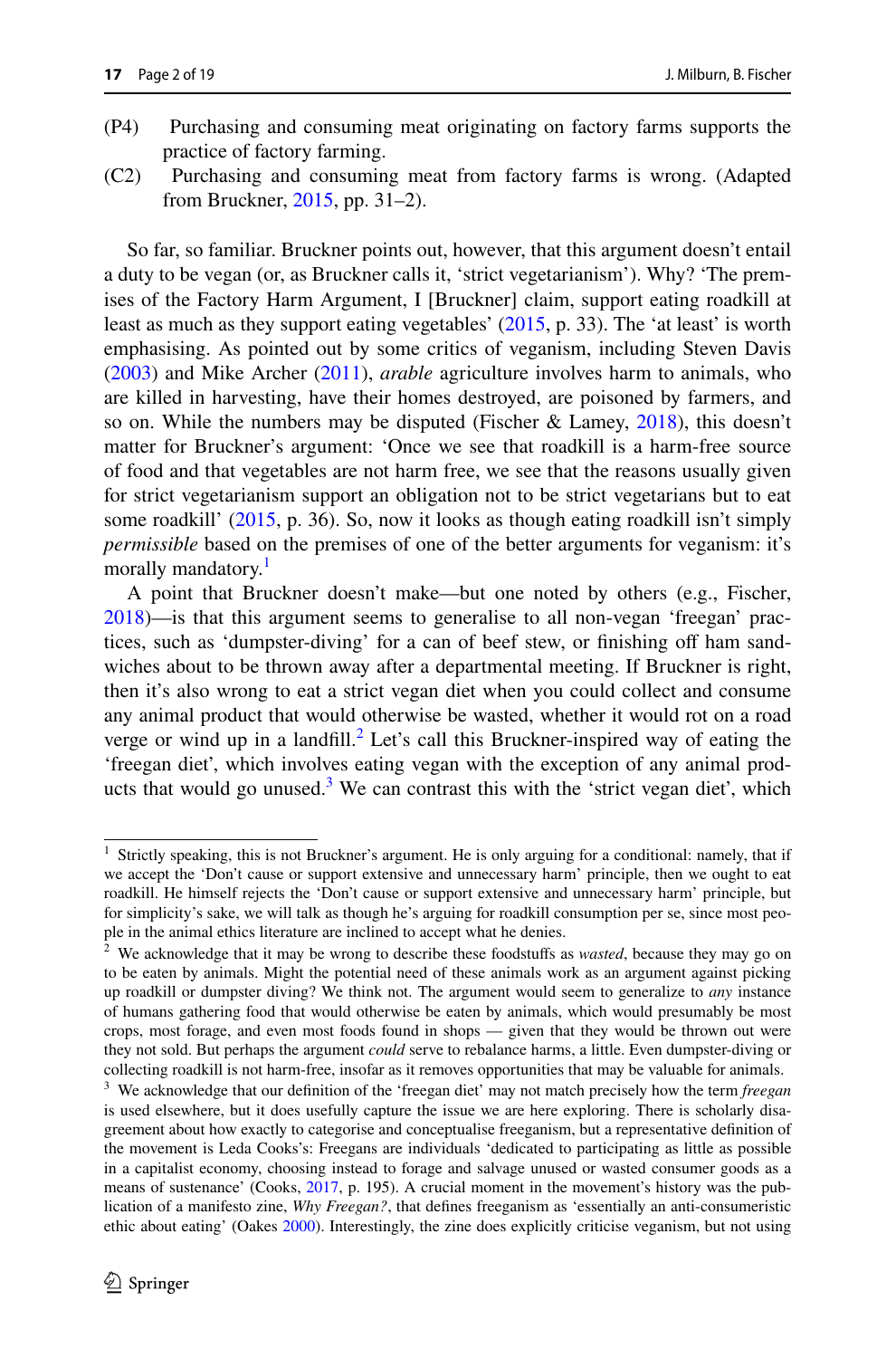does not involve the consumption of animal products at all, short of emergencies, because of a concern for harm to animals. $<sup>4</sup>$  $<sup>4</sup>$  $<sup>4</sup>$  Is it true that strict vegans ought to give</sup> up their veganism, becoming freegans instead? $5$ 

Let's note that even if we don't go that far, many philosophers seem comfortable with the conclusion that freeganism is morally permissible. Ted Warfield ([2016\)](#page-18-0), in a paper calling attention to the way that the wrongs of farming don't straightforwardly lead to the conclusion that meat-eating is immoral, observes that '[m]ost writings on this topic remember to include a footnote indicating that [the authors] do not oppose the practice of eating factory farm products found in dumpsters and do not object to eating meat just about to be thrown into the garbage' [\(2016](#page-18-0), p. 153).

We think that Warfeld is right to point to this surprisingly common—and sur-prisingly underexplored<sup>[6](#page-2-2)</sup>—acknowledgement of the legitimacy of (some kinds of) meat eating in otherwise pro-vegan arguments. Bruckner [\(2015,](#page-17-0) p. 37) notes that David DeGrazia ([2009](#page-17-6), fn. 14) is open to eating dead animals found in woodlands; that Stuart Rachels ([2011,](#page-17-7) p. 883) has little objection to eating meat about to be thrown away; and that Jordan Curnutt ([1997](#page-17-8), p. 156) is open to eating animals killed by accident. We can add a number of others to this list. Valéry Giroux [\(2016](#page-17-9)) notes that, even combined with environmental and health reasons, animal-focussed arguments for veganism don't preclude the restricted consumption of the bodies of certain animals who have died a natural death. Cheryl Abbate [\(2019b](#page-16-1)) describes freeganism as 'the least harmful way to eat', and, despite defending veganism (see also Abbate, [2019a](#page-16-2)), concedes that there is nothing categorically wrong with consuming animal fesh. Alasdair Cochrane ([2012,](#page-17-10) p. 87) proposes a kind of institutionalised freeganism, in which animals are farmed for their corpses: they live a long and happy life, but they are butchered and eaten once they have died from natural causes. And Andrew Chignell ([2016](#page-17-11)) suggests,

Footnote 3 (continued)

these Bruckner-esque arguments. Instead, it criticises veganism (which is nonetheless a 'good frst step') because animals should not be our only concern:

I couldn't get behind any aspect of the corporate death consumer machine so I decided to boycott everything. … Besides the concern that veganism as an ethic for eating stops short, it is also still a very high impact lifestyle. The packaging from vegan food doesn't take up less space in the landfll or consume less resources just because the food is vegan. The whole produce and consume dynamic is still played out, but the setting is a fancy health food store instead of a supermarket. Veganism is not a threat, or a challenge to the wasteful practices of our capitalist society. (Oakes [2000](#page-17-5)).

We accept, then, that freegans understood in this more expansive sense will have more criticisms of vegans than we explore here. We are interested, instead, in an internal critique of veganism that may be ofered from a freegan perspective.

<span id="page-2-0"></span><sup>4</sup> People follow plant-based or vegan diets for a variety of reasons, but we are here interested, following Bruckner, in harm to animals.

<span id="page-2-1"></span> $5$  One of us (Fischer [2020\)](#page-17-12) argues elsewhere that if this were true, it would be evidence against the premises that seemed to support veganism in the frst place. If that's right, then the stakes in this debate may be higher than people have realized.

<span id="page-2-2"></span><sup>&</sup>lt;sup>6</sup> Few animal ethicists have written about freeganism at any length, though there has been exploration in allied disciplines. The critical animal studies scholar Lauren Corman [\(2011](#page-17-13)) has explored the relationships between perceptions of freegans and perceptions of raccoons, for example — and critical animal studies scholars have a natural sympathy with both.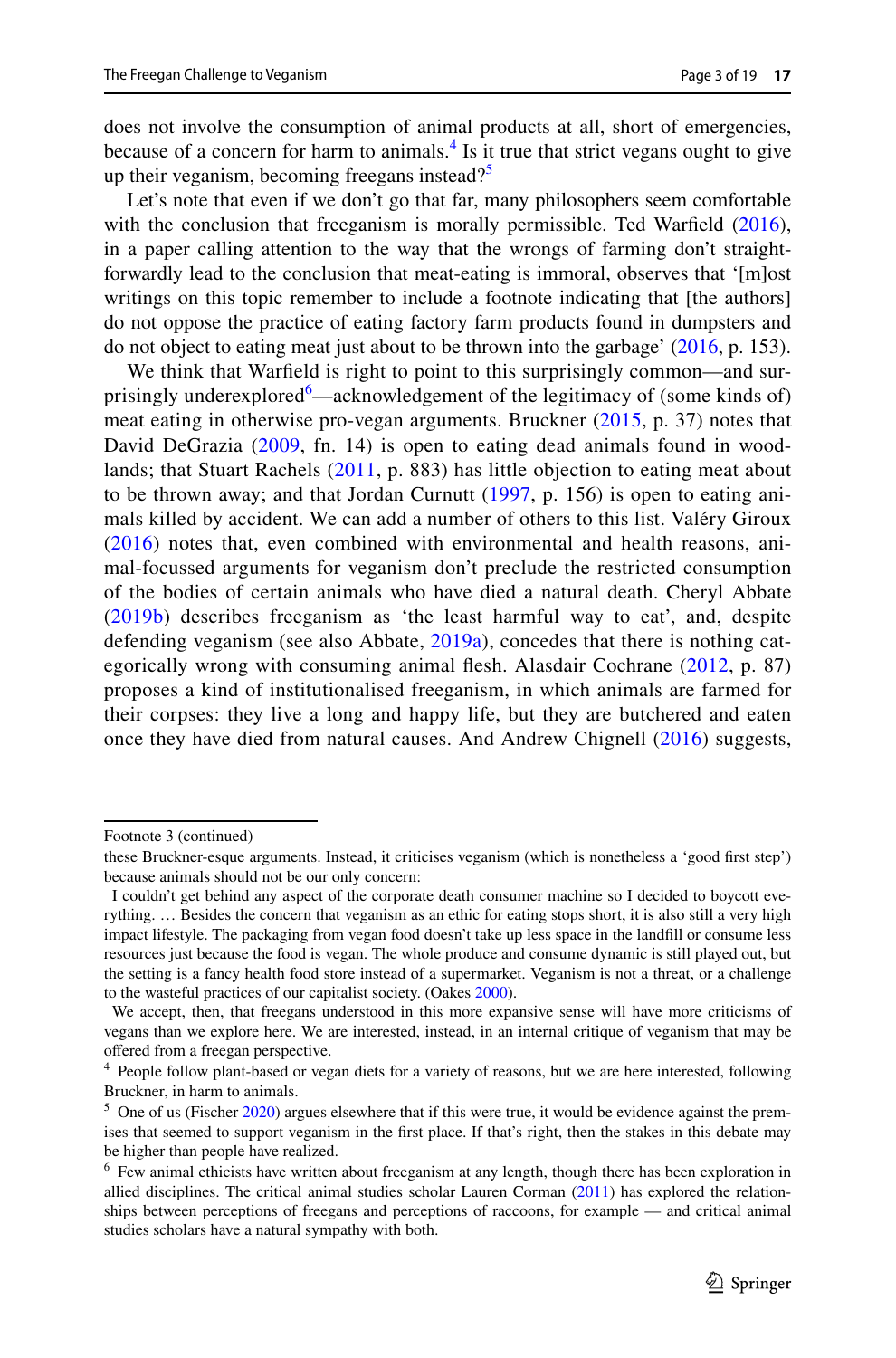though does not explore, that 'roadkill-itarians' and freegans may make the economic situation seeing animals harmed for food '*better*, since they at least prevent the products of the system from going to waste' ([2016](#page-17-11), p. 184, emphasis Chignell's).

What's more, Peter Singer seems to approve of freeganism. Writing with Jim Mason, he describes freegans as 'impeccably consequentialist', adding that if 'you oppose the abuse of animals, but enjoy eating meat, cheese, or eggs – get it from a dumpster' ([2016](#page-17-11), pp. 222–3). Singer and Mason do not make the jump to saying that freeganism should be preferred to strict veganism. They come close, though: freeganism can be motivated, they say, by vegans realising that their approach is not radical enough, as '[e]ven products that contain no animal ingredients can hurt animals' ([2016,](#page-17-11) p. 222). And they hold that agriculture's negative impact on animals 'could be reduced if we ate what would otherwise be wasted' [\(2016](#page-17-11), p. 223). This is not the only time Singer broaches the subject; decades earlier, he apparently conceded ([1980,](#page-17-14) pp. 327–8), in response to Cora Diamond, that he would 'be perfectly happy to eat the unfortunate lamb that has just been hit by a car' (Diamond, [1978,](#page-17-15) pp. 471–2).

It's plausible, then, that many of the most compelling arguments for veganism permit freeganism. This is admitted, more or less begrudgingly, by many of their proponents. What's more, freegans seem to have a good case against strict vegans—that is, freegans seem to have a good case that strict vegans ought to join them, or, at least, shouldn't condemn them.

This is our starting point. What can the strict vegan say by way of reply? In this paper, we explore several such responses. We begin with some standard moves that, ultimately, don't seem terribly promising. However, we spend most of the paper exploring the possibility that we can appropriately adopt a relationship with animals such that the eating of their corpses becomes impermissible. This is arguably what many vegans and vegetarians do. What's more, however, we may have an *obligation* to adopt such a relationship with certain animals—namely, domesticated animals—meaning that the consumption of their bodies is always *prima facie* impermissible. To motivate this claim, we turn to political theory, and, in particular, the zoopolitics of Sue Donaldson and Will Kymlicka ([2011](#page-17-16)). Our conclusion, to anticipate, is that if we are willing to take seriously the idea that some animals are members of our political community, then we can marshal an interesting argument against some, though not all, freegan practices. It turns out that there are important distinctions to be drawn based upon the nature and origin of the scavenged foodstuf. For instance, found meat and found cheese may not belong in the same category, and some roadkill may not be equivalent to the body of an animal found deep in the backcountry. This is important, as it means that opponents of freeganism must be careful not to jump to conclusions to which they are not entitled. It could be that some critics of freeganism are opposed to particular *instances* of freeganism, not to freeganism per se. Based on our development of Donaldson and Kymlicka's zoopolitics, we ultimately describe what we will call a 'restricted freegan' position, in which the consumption of *some* scavenged animal products is permissible, but the consumption of others is *prima facie* wrong.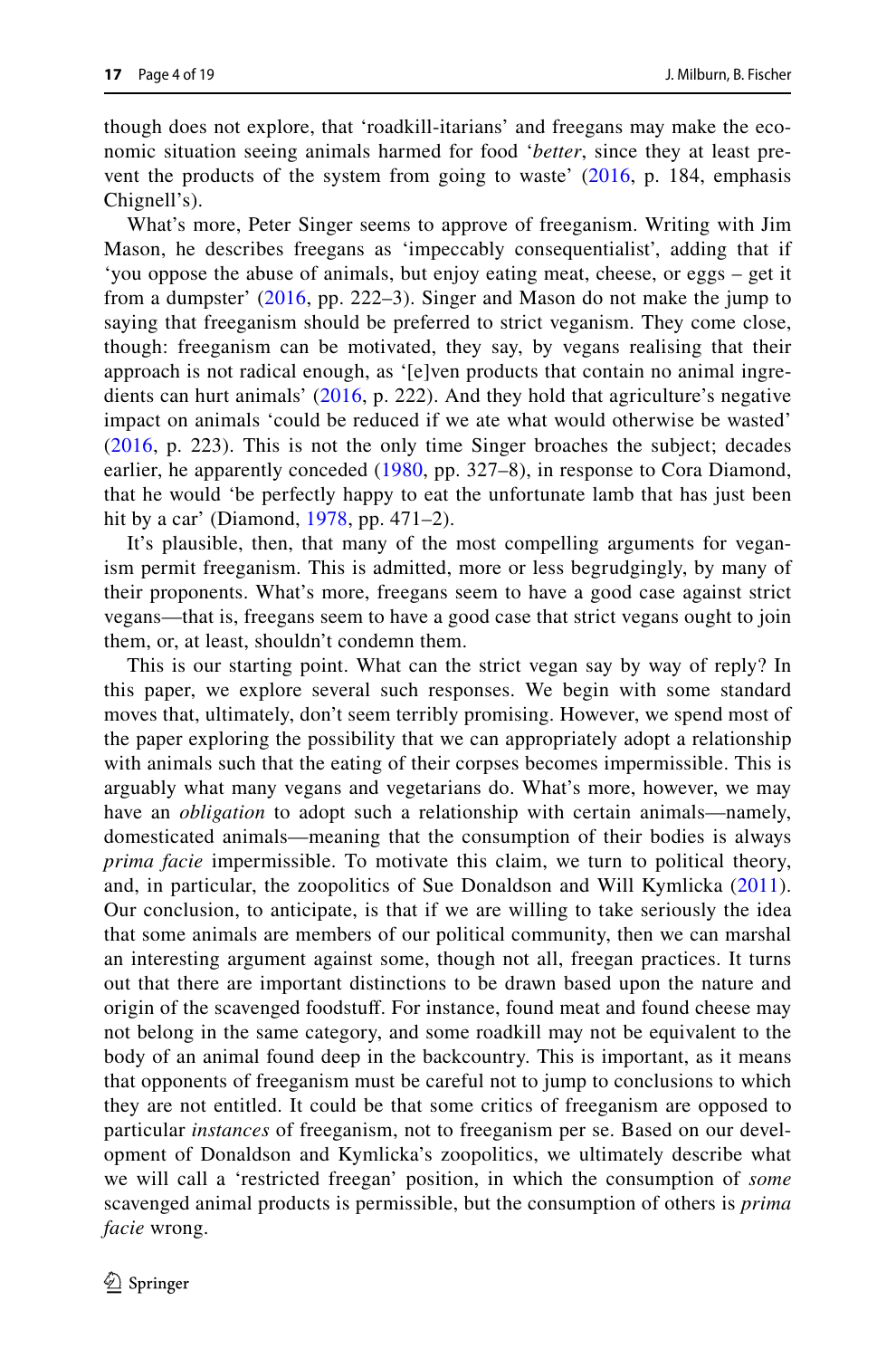Before we begin, it is worth situating the present enquiry. Political-philosophical approaches have been traditionally overlooked in conversations about human-animal relationships. As Kymlicka and Donaldson explain,

Political philosophy has been largely silent on the animal question, viewing it as an issue for ethicists but irrelevant to the core topics of political philosophy, such as theories of political community, democracy, boundaries, citizenship, the public good, civil society, sovereignty, and constitutionalism. Virtually all of the work done in contemporary political philosophy continues to assume that we can theorize these issues without taking animals into account. And, to be fair, this indiference is largely reciprocated. The vast bulk of the work done in animal ethics, whether based on animal welfare or animal rights, has not considered it necessary or helpful to connect animal ethics to the core concepts of political philosophy. [\(2016](#page-17-17), p. 692)

Thankfully, this deficit began to be remedied in the 2010s, with a range of highquality works at the intersection of animal ethics and political theory. We will not attempt to review such work here,<sup>[7](#page-4-0)</sup> and acknowledge that *other* normative approaches adopted by political philosophers to think through human/animal relationships might reach quite diferent conclusions than the one we draw from Donaldson and Kymlicka. Nonetheless, there is something that is foregrounded by Donaldson and Kymlicka's argument that is central to many political approaches to animal ethics that is of comparatively little importance to many moral theories: it stresses that some animals are members of a shared human/animal society. This recognition has signifcant normative clout. For example, it opens the door to thinking of these animals as part of the 'people' whose common good must be considered in democratic decision making. And—to pre-empt our own argument somewhat—it makes these animals eligible for the rights (and responsibilities!) of community members. The style of the argument, then, is one instantly recognisable to scholars in this new literature, even if the precise content may be challenged.

As such, our methodological goal is comparatively modest: we aim to show simply that taking political philosophy into account can ofer worthwhile lenses through which to consider apparently 'moral' questions—questions concerned with individual conduct—about the ethics of eating animals. Political philosophy is not useful solely for thinking about institutional questions, such as (for example) the inclusion of animal 'voices' in democratic decision-making procedures.

On the other hand, the *practical* goals of the present paper are quite ambitious. We aim to show that, in some but not all cases, there is a distinct and potentially action-guiding wrong involved in the consumption of animal products, *even if* said consumption does not have a causal relationship with any actual harm to animals. (For example, no animals *were* killed *for* that act of consumption, and no animals *will be* killed *because of* that act of consumption.) And this could show why the strict vegan should be reluctant to embrace freeganism.

<span id="page-4-0"></span><sup>&</sup>lt;sup>7</sup> For literature reviews, see Ahlhaus and Niesen [\(2015](#page-16-3)); Cochrane et al. ([2018\)](#page-17-18), Kymlicka and Donaldson ([2016\)](#page-17-17); and Milligan [\(2015](#page-17-19)).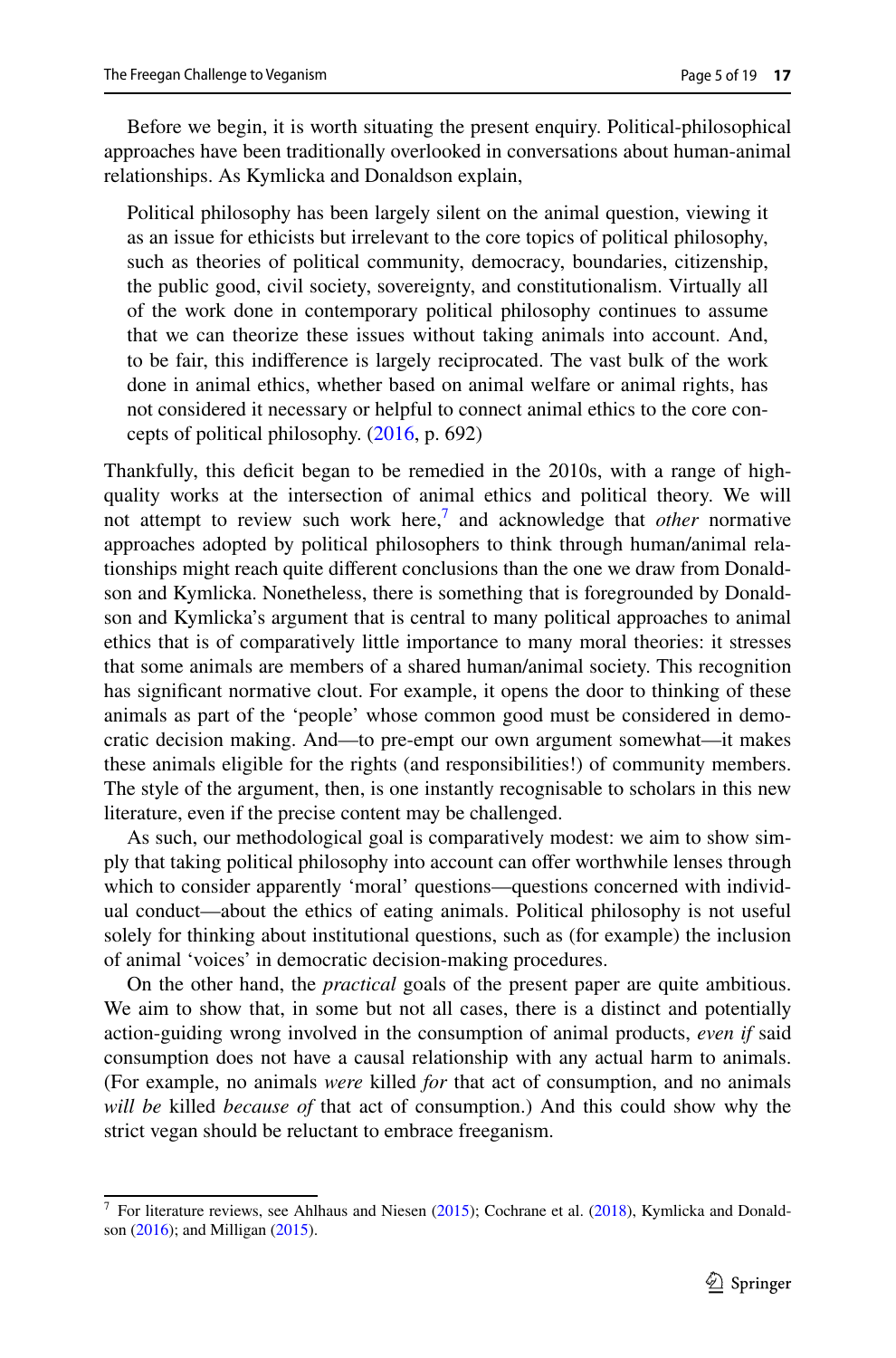## **False Starts**

We begin with several strategies for defending the wrongness of freeganism that are not particularly promising. For instance, someone could maintain that it's wrong to beneft from wrongdoing, and that principle applies to eating any food produced wrongly, even if it would otherwise go to waste. However, it's simply implausible that it's always wrong to beneft from wrongdoing. First, if that were true, then it would apply equally well to many standard vegan practices. Many vegans go to non-vegan restaurants and order vegan meals. However, those restaurants are made proftable, in part, by the sale of animal products. So, the availability of vegan products at those establishments depends, in part, on the availability of (wrongfully acquired) animal products, which means that vegans are benefting from wrongdoing when they eat at those restaurants, and are thus (according to this argument) acting wrongfully. On the plausible assumption that this is too demanding a standard, we should reject the moral premise. Second, note that, quite apart from any concerns about the ethics of diet, we are constantly in the position of benefting from historic wrongs. We beneft from all the horrifc things that our ancestors did, and so if it's wrong to beneft from wrongdoing, then we're all living immoral lives. Although that's a bullet we can bite, it seems a rather extreme position to take. Third, it's worth noting that at least some instances of freeganism, such as eating the corpse of an animal killed by a freak accident, don't involve benefting from any wrongdoing. Thus, even those willing to accept the general principle don't have an argument against *all* freegan practices.

Another possibility, defended by Julia Driver ([2015\)](#page-17-20), is that even if you aren't complicit in wrongdoing, and even if you don't in fact endorse the practice of killing and eating animals, you may still *seem* to endorse the practice of killing and eating animals when you consume scavenged animal products. This sends a signal to others about what's normal. Driver herself points out that this won't cover every case: there may be circumstances where everyone is aware that you don't endorse the killing of animals and appreciates your reasons for being so opposed. And, of course, you could just eat scavenged animal products in secret. So, this isn't a perfect solution to the problem, but for all that, it may still cover a wide range of cases.

Or, at least, so it seems at frst blush. On refection, though, concerns about causal inefficacy arise. As Julia Nefsky [\(2018\)](#page-17-21) observes, even if our behaviour *can* send signals to others, it doesn't follow that those signals are detected, much less that they have any appreciable impact on others' behaviour. Quite often, no one takes any notice of what we do; we operate in the backgrounds of their lives, and we don't have any impact on them whatsoever. In other circumstances, people notice but simply aren't afected; they don't care what we do for one reason or another. In other circumstances still, people notice and care, but simply aren't afected in any signifcant way. Someone knows that you are an animal advocate and sees you eating meat. She comes to believe that you're a hypocrite, and thereby discounts whatever you say about animals in the future. However, since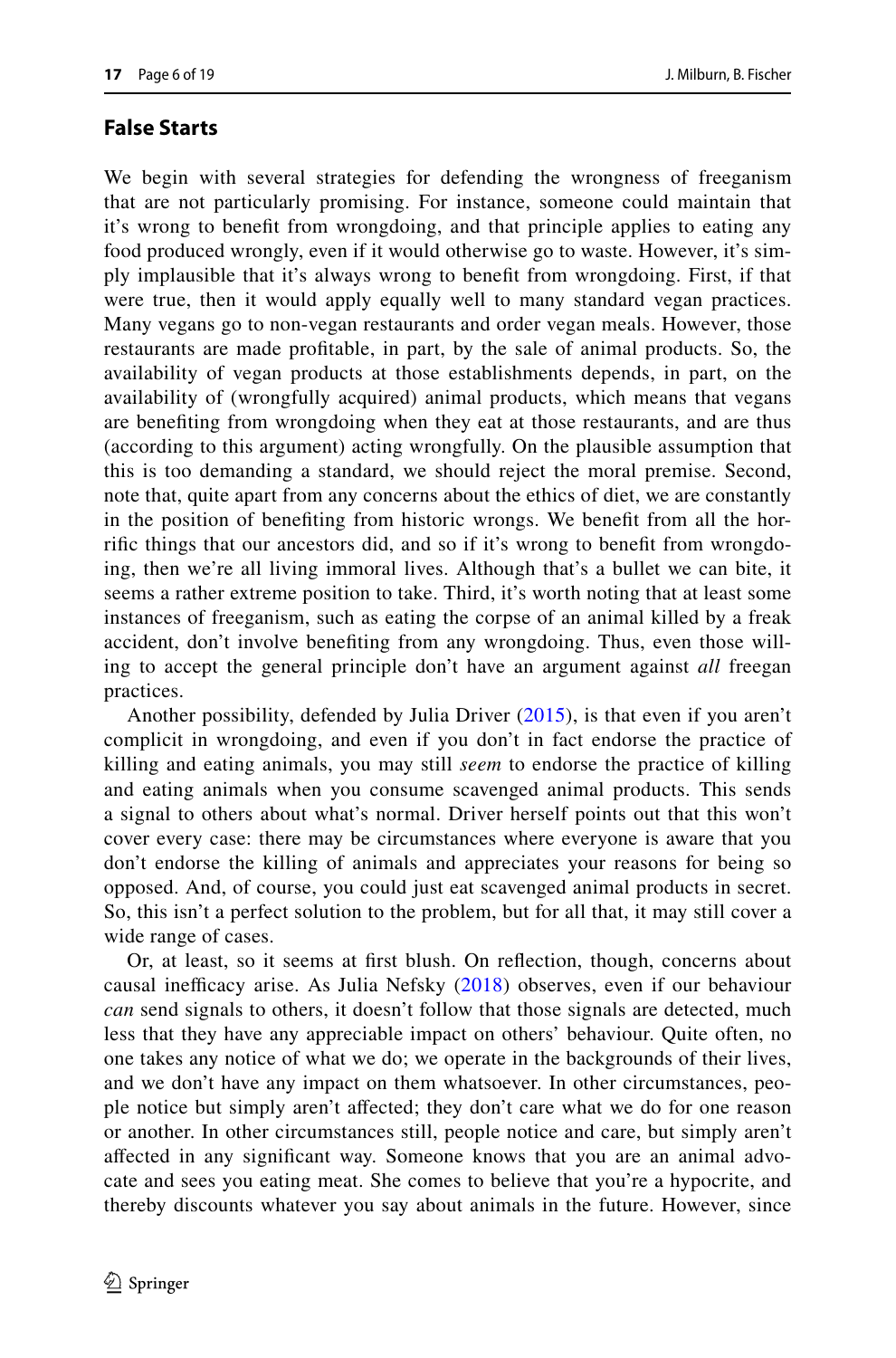this person was already strongly inclined to discount whatever anyone said about animals, the change doesn't count as a signifcant one: you had very little chance of changing her mind to begin with, and your having less now isn't at all important. Given the low odds that any individual consumer makes a diference, and the low odds that you might infuence any individual in such a way that she alters her purchasing behaviour, it seems highly unlikely that an expected utility calculation will come out in favour of abstaining from consuming scavenged animal products on signalling grounds.<sup>[8](#page-6-0)</sup> So, influencing others is not going to be the way to defend the wrongness of freegan practices. But Driver offers other strategies for criticizing freeganism.

Driver observes that freeganism 'allows people to bypass norms' ([2015,](#page-17-20) p. 76). This is because a 'system is established whereby some people habitually beneft from the misdeed of others, allowing them to reap the benefts without the dirty hands. But this makes the habitual dumpster diver look like he is bypassing norms as well' [\(2015](#page-17-20), p. 76). However, the concern about bypassing norms falls prey to the same objection that undermines the 'don't beneft from wrongdoing' strategy. If vegans regularly visit non-vegan restaurants, they habitually beneft from the misdeeds of others, allowing them to reap the benefts without the dirty hands. In fact, the point applies just as well to vegan restaurants, which depend on supply chains that would not, at present, be economically viable if they weren't also distributing animal products. Moreover, to echo a point made earlier, the 'bypassing norms' approach would not account for any putative wrongness of freegan practices that don't rely for their existence on wrongful harms to animals.

Driver makes one additional move. She observes that there may be something amiss in the character of freegans: 'if the dumpster diver would be disappointed to see everyone become a vegetarian, and thereby also be unable to beneft anymore from the wrongdoing of others, then he does seem to have a character faw: a failure to exhibit the right attitude toward wrongdoing' [\(2015](#page-17-20), 76). This seems unfair. First, Driver doesn't consider the kinds of vices that the strict vegan may display by not consuming freegan foods: e.g., callous disregard for the sufering of animals in plant agriculture, or a self-indulgent obsession with moral purity. So even if freegans are vicious in the ways that Driver suggests, it isn't obvious that strict vegans have better characters. Second, it's unclear that freegans *must* have the wrong attitude toward wrongdoing. In principle, they might desire the end of animal exploitation while still being convinced that, in the interim, they should minimize waste and avoid contributing to animal exploitation by purchasing consumer goods, many of which are, more or less directly, causally connected to animal exploitation. This seems like a commendable motivation and hardly evidence of a character faw.

<span id="page-6-0"></span><sup>&</sup>lt;sup>8</sup> For the purposes of this response to Driver, we are assuming an act utilitarian framework. So, the way to assess whether you have an obligation to adjust your behaviour based on what it signals to others is to compare the expected utility of a meat-consuming signal versus that of a plant-consuming signal. This involves calculating the probability of having an impact on the people who are ostensibly picking up the signal, discounted by the probability that their actions make a diference. For an extended discussion of the problem of causal inefficacy in animal ethics, see Budolfson  $(2019)$  $(2019)$ .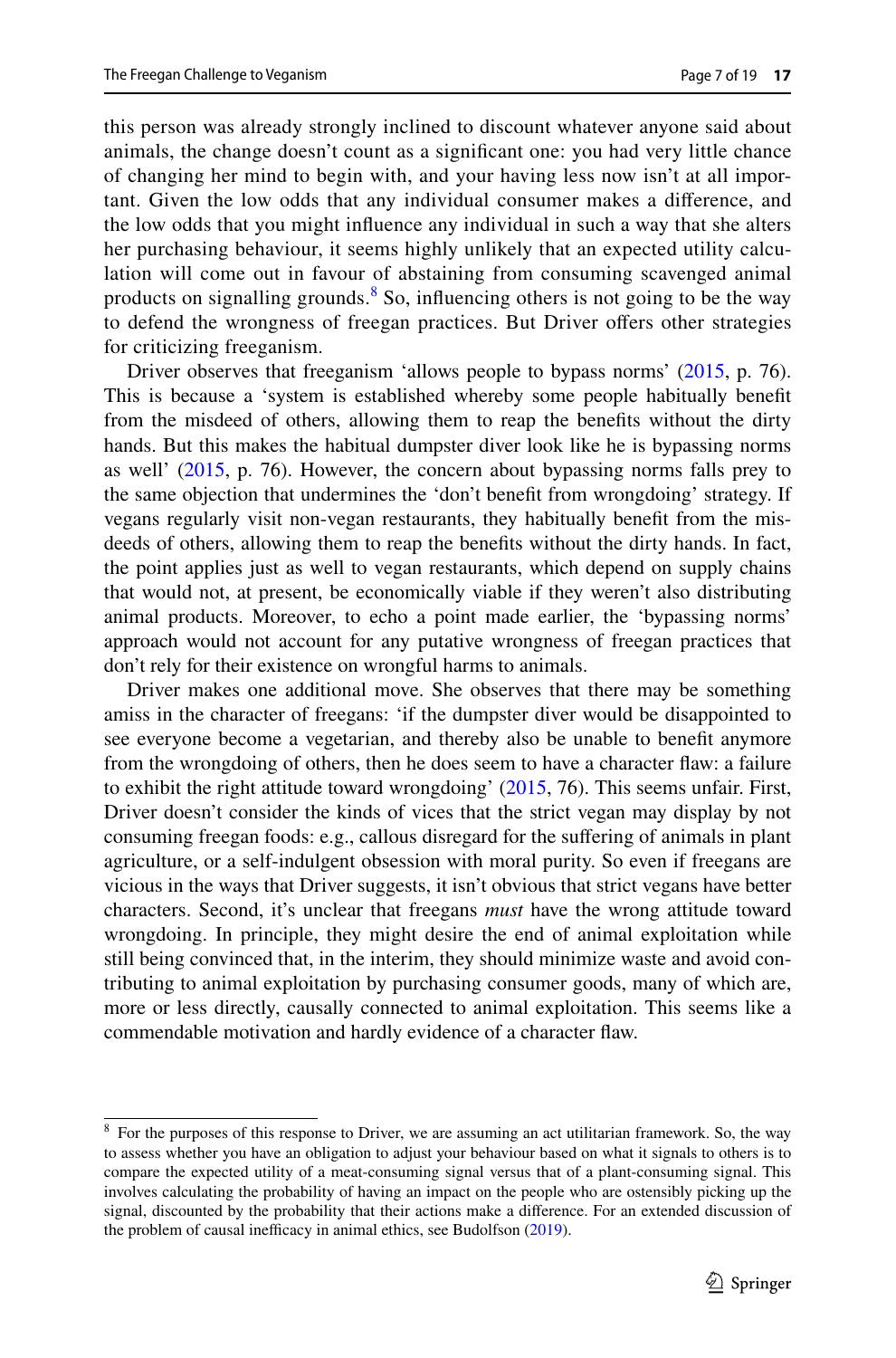So far, the freegan appears to have the upper hand in their debate with the strict vegan. If we want to fnd reasons to defend the strict vegan from the freegan challenge, we'll need to look elsewhere.

#### **Meat and Respect Conventions: A Partial Case for Strict Veganism**

Animals, with the possible exception of some companions, are not currently perceived as members of our society. So, to go back to our earlier examples of what society membership might mean, animals are not routinely perceived as part of the 'people' whose good must be considered in democratic decision making, and nor are they routinely thought to be entitled to the rights that come with community membership. This non-recognition, it might be thought, is an important cause of our disrespect for them. Perhaps, then, a proposal that we open up society's membership to animals could form the basis of an argument against the freegan on the permissibility of eating meat. After all, if we choose to conceive of animals as cosociety-members, then we are opting to have a relationship with them that precludes seeing their dead bodies as resources at our disposal.<sup>[9](#page-7-0)</sup> When it comes to the corpses of human society members, we have strong intuitions and strongly integrated social practices about respectful treatment. Often, though not always,  $\frac{10}{10}$  the latter are backed up by the threat of legislative censure. Now, it isn't uncommon to hear talk about the respectful treatment of *animal* corpses, but this sometimes pans out in a very diferent way. In particular, one sometimes hears the claim that to use an animal's corpse—especially for food—is to respect the animal, while to use a *human*'s corpse (again, perhaps, especially for food) would be the height of disrespect. To not use an animal's body is 'wasting' it, while we have diferent intuitions in the human case. As Chloë Taylor observes, 'the dominant Western worldview is deontological with respect to dead humans and utilitarian with respect to dead animals of other species' ([2013,](#page-18-1) p. 95).

But might this diference be accounted for by people's preferences? After all, most of us would *prefer* for our corpse not to be eaten after we die. Refection shows that this preference won't vindicate the diference in intuitions. Some humans don't have preferences about their corpses, either because they don't understand the issues, or because they genuinely don't care. Others might have preferences that go strongly *against* the intuitions. The late music producer Kim Fowley, for example, 'contacted the magazine *Girls and Corpses* with the request that his corpse feature

<span id="page-7-0"></span><sup>&</sup>lt;sup>9</sup> The strict vegan, though presumably not the vegetarian, might add that thinking about society membership in this way would preclude seeing the products of animals' bodies as resources. This thought will be challenged later.

<span id="page-7-1"></span><sup>&</sup>lt;sup>10</sup> In British law, for example, there are common-law offences concerning causing a public nuisance, outraging public decency, and preventing lawful and 'decent' burial. One anomalous case also saw a defendant plead guilty to 'mutilating a corpse', but this appears to have been a 'legal error' (Jones, [2017](#page-17-23), p. 603). Statutory ofences exist concerning sexual penetration, and certain forms of professional misconduct. There's no general offence concerning private acts of corpse desecration, however. For a discussion with a proposal for such an offence to be created, see Jones [\(2017](#page-17-23)).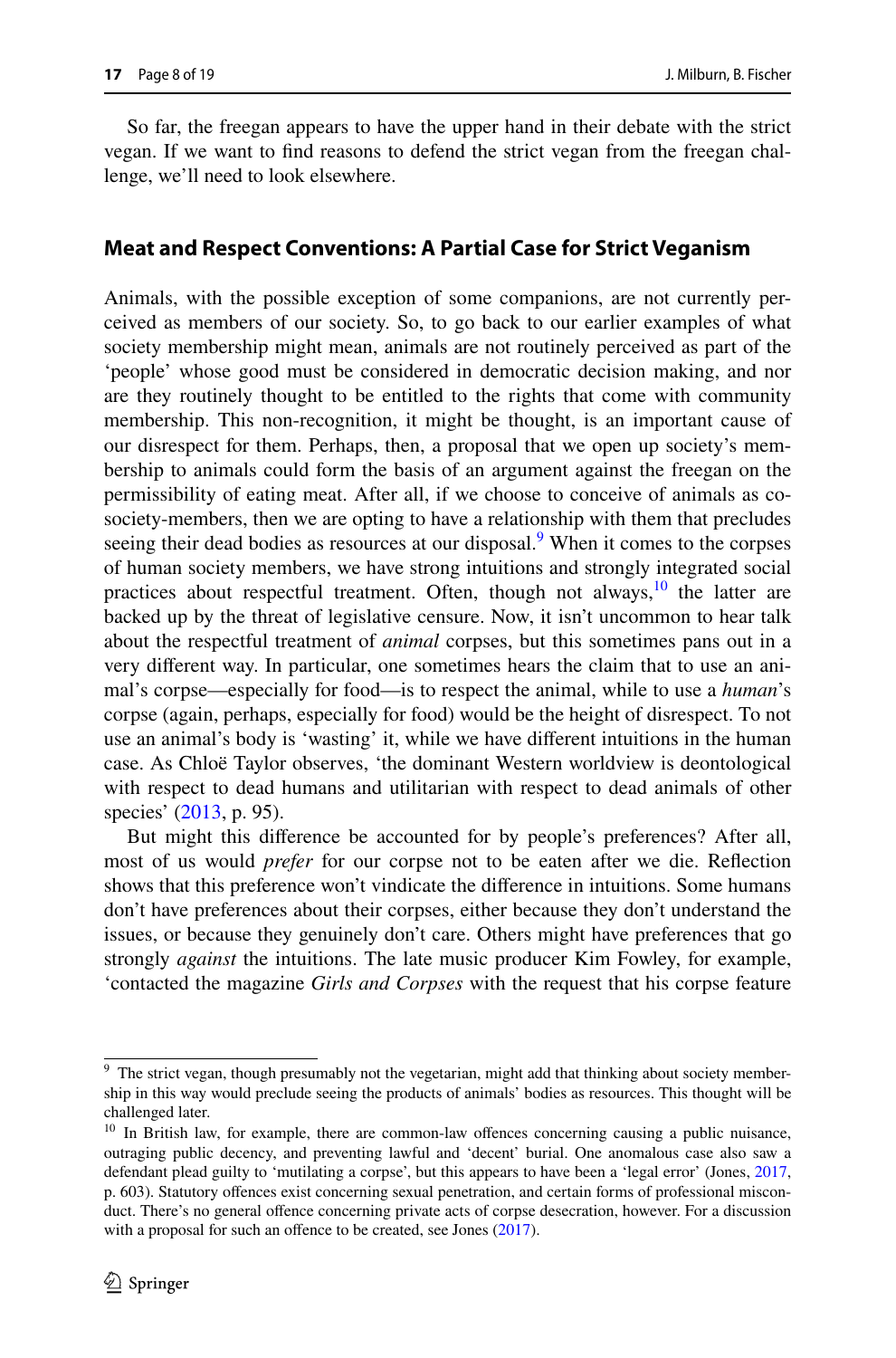on a centrefold. He said that the models "could mutilate the body, providing real blood & guts and set my bones and blood on fire"' (Jones, [2017](#page-17-23), p. 618). (We take no stand on whether *Girls and Corpses* might permissibly use Fowley's body in that way, and acknowledge that the case raises complicated questions about gender and sexuality. Our point is simply that people can and do give consent and express preferences for all kinds of grotesque things.) While certain kinds of corpse-use are generally considered permissible with the consent of the deceased, other kinds (in broader society, if perhaps not the philosophy seminar) aren't. Someone could object that using the corpse of the person who doesn't, or can't, care—or the corpse of an eccentric music producer—is contrary to the preferences of the late human's family or friends. Of course, the individual may not have any family or friends, or their family or friends may not mind if the corpse is used in all kinds of unpleasant ways, or else their preferences might not carry the weight that they're taken to.

If appealing to the preferences of individuals can't do the theoretical work, what alternatives do we have? One possibility is to point to reverence for corpses as an important societal norm. It's part of what it means to belong to our society that your corpse is treated in a particular way. It is—and we do not take this to in any way diminish its significance—a *convention about what counts as respectful*.<sup>11</sup> The thought is that part of what it is to be a member of a particular society or shared endeavour is to adopt a certain set of conventions for expressing certain fundamental moral values and goals. Obviously, these are culturally and contextually specifc conventions; shaking hands need not mean in one context what it means in another. However, the underlying moral signifcance is stable across those diferences—we are looking for ways to express 'You matter' or 'We are equals', and diferent communities will fnd their own ways to accomplish this goal. Accordingly, when we follow these norms, we are expressing something about the value or dignity of others, even if we aren't consciously trying to express such things.

On the other hand, to *fail* to extend these forms of respect to certain other members of our community seems to *deny* the mattering, equality, value, or dignity of these others. Or, at least, it does so if we fail to extend these norms without a *very* good reason. There is something undignifed about sharing intimate photographs of a corpse with strangers. But this is an indignity that we tolerate when, for example, photographs from an autopsy need to be shared with a jury.

Crucially, no individual can simply decide on new rules of respect and reverence. Because they serve to coordinate the behaviour of a wide range of individuals, most of whom are strangers, they must be determined at the group level, not by each individual. So, whatever your preferences regarding your own corpse, it remains the case that there are certain constraints on what counts as respectful treatment; it's not entirely up to you to decide what would count as showing due respect for you and your body.

Obviously, there are plenty of other reasons why we shouldn't use the bodies of dead human beings as fuel to produce electricity, or as fertilizer in gardens, or whatever else. As above, people (generally) don't want their bodies to be used in these

<span id="page-8-0"></span><sup>&</sup>lt;sup>11</sup> Compare Buss [\(1999](#page-17-24)) and Stohr [\(2018](#page-18-2)).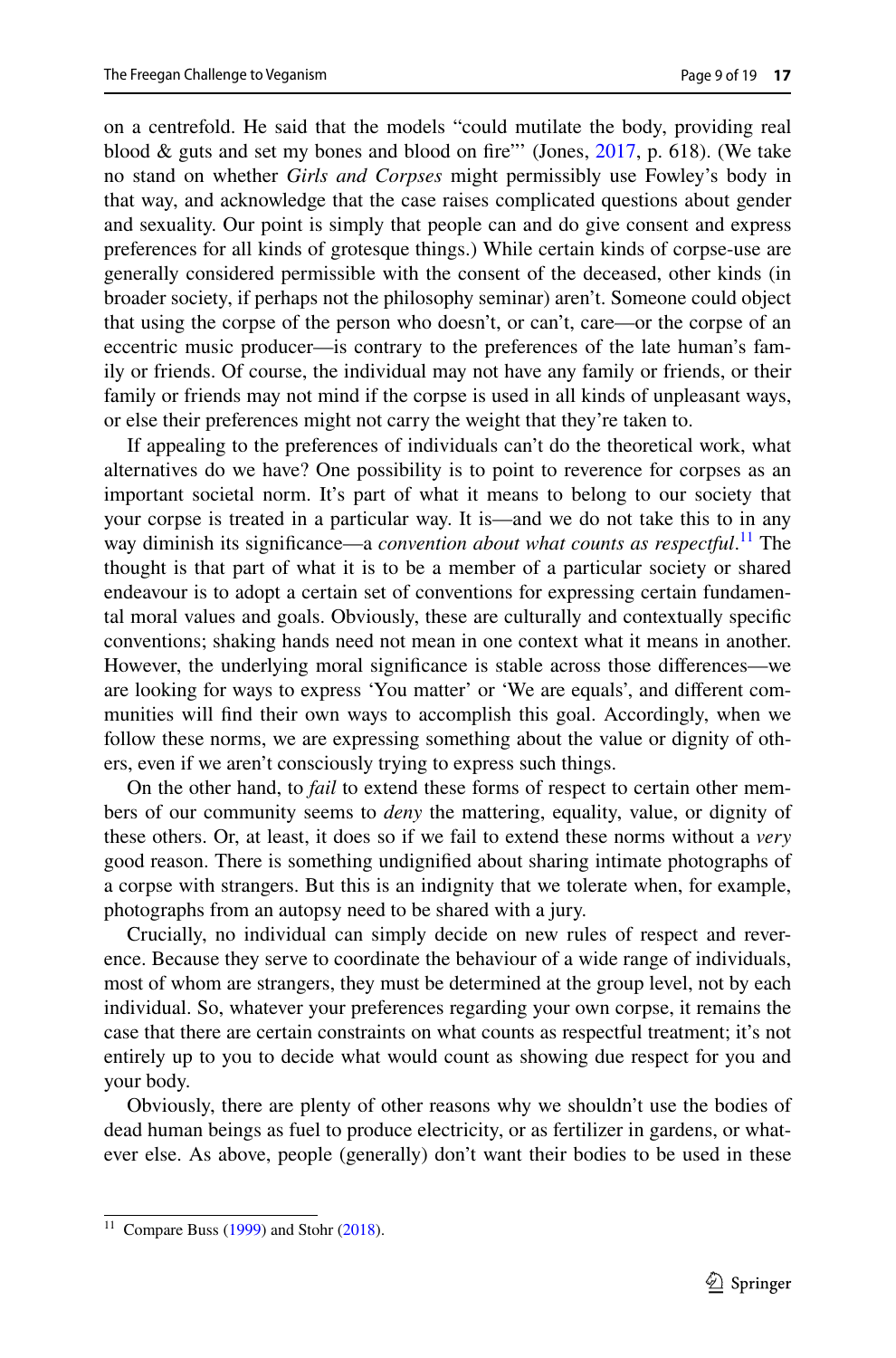ways. Their relatives (generally) don't want such uses either. We can add that the living might become ill. And so on. But this account helps explain why the norm might be worth following even when these additional kinds of considerations aren't available, and it explains why the arbitrariness of our norms is a feature, rather than a bug. So, let's assume that this is a plausible story about how norms about human corpses might be defended.

The strict vegan can thus present the freegan as acting in a morally dubious way by failing to extend these norms of corpse respect to animals, even this failure does not actually harm any animals. The freegan can't rebut this argument simply by appealing to the benefts of using corpses. Just as there are cases where the norm against using a human corpse may be 'overly restrictive'—we can imagine cases where it really *would* be useful to put a human corpse to work in a certain way deemed beyond the pale in our society—the norm doesn't admit this kind of fexibility. (Again, there is fexibility when it comes to *very* good reasons speaking against the norm. As we have defned the term, for example, the strict vegan will still allow the eating of animal products in genuine emergencies. Equally, genuine emergencies will permit treatment of human corpses that would normally be beyond the pale.) To treat animals as members of human communities requires complying with these norms even when the stakes are higher, and the considerations that seem to support the norm aren't salient. This approach seems to ft with a lot of popular vegan rhetoric, much of which takes the form 'If you wouldn't do it to a human, you shouldn't do it to an animal'.

But here's the problem: even if strict vegans—explicitly or otherwise—want to extend this norm of corpse treatment to include animals, why should freegans care? Is there any reason that the freegan is *required* to adopt the standards of the strict vegan? We think that there is a way for the strict vegan to insist that there is—but it's an answer found in political philosophy, not moral philosophy.

#### **Animal Citizenship: The Case for 'Restricted Freeganism'**

Sue Donaldson and Will Kymlicka [\(2011](#page-17-16)) challenge the exclusion of animals from the *demos*—the 'people' who make up a society. They offer a political account of animal rights in which animals are conceptualised as belonging to one of three categories, with their classifcation dependent upon the nature of their relationship to a mixed human-animal society. Domesticated animals are ofered citizenship, wild animals are ofered sovereignty over their own spaces, and 'liminal' animals (who are neither fully wild nor fully domesticated) are ofered denizenship. While all sentient animals are aforded key basic (negative) rights, the positive entitlements owed to animals vary depending upon their group membership.

On this picture, as earlier, we ought to give the corpses of domesticated animals the same respect that owed to the corpses of humans. This is because domesticated animals are citizens of the same society as humans. Donaldson and Kymlicka do raise the issue of corpse respect, though only in passing, in the context of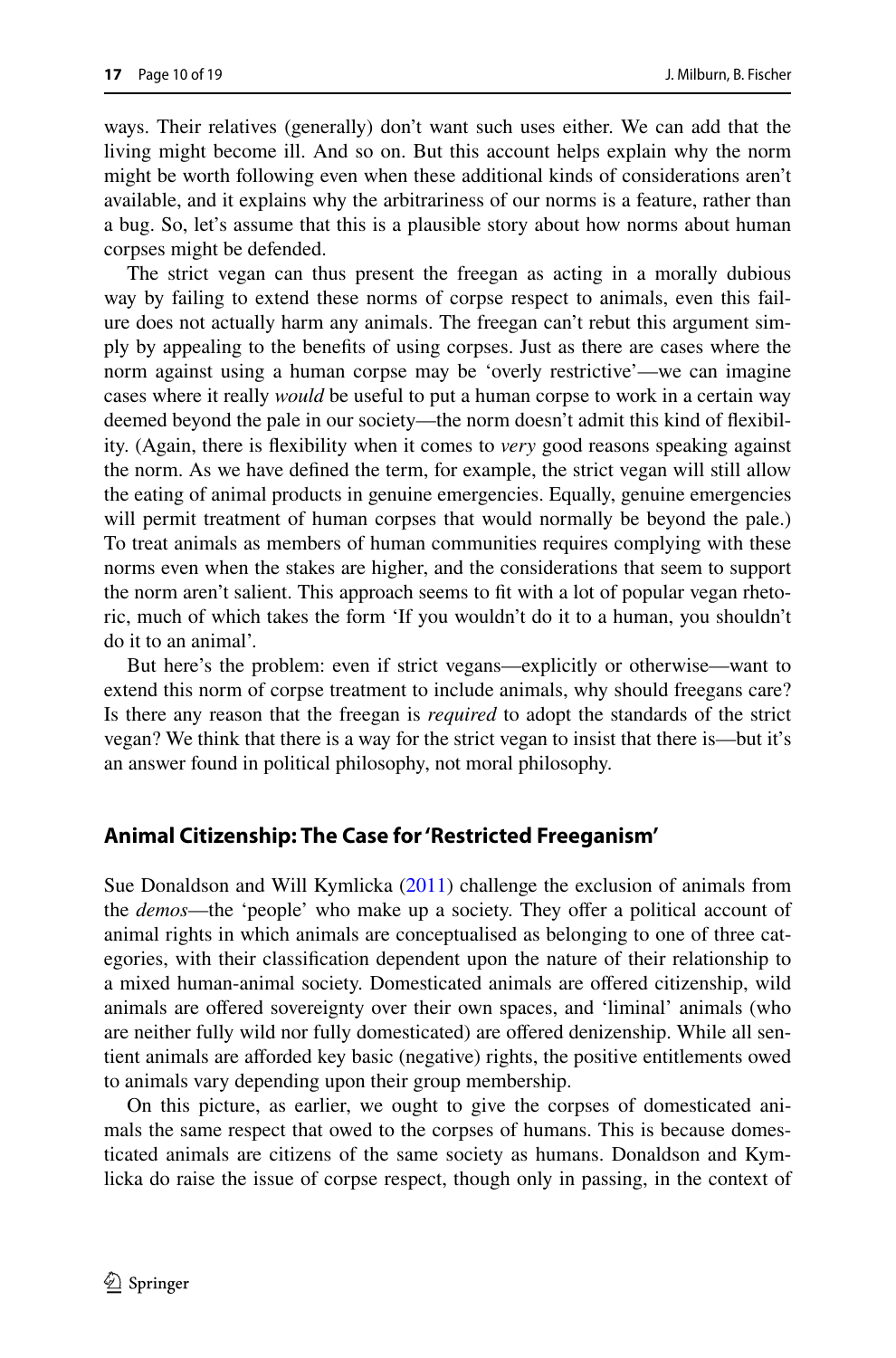a discussion about the feeding of carnivorous animals.<sup>12</sup> They say that some of the ideas people have about the treatment of corpses

are culturally (and religiously) variable, marking the boundaries of community. This could mean that while there are some ways in which we should never treat a corpse – human or animal, citizen or foreigner – there are special obligations we owe to members of the community… Perhaps, then, we ought to treat the bodies of domesticated animals the same way as human bodies in any given society or community, but the same obligation does not apply for corpses of those from outside the community. ([2011,](#page-17-16) p. 151)

 So, we get a critique of certain freegan practices (namely, those involving the bodies of domesticated animals) though not of others (namely, those involving the bodies of wild animals and almost-wild 'liminal' animals). This seems to solve the most pressing problems facing the last view. First, Donaldson and Kymlicka aren't simply presenting a relationship that we might choose to have with animals, as was our strict vegan; instead, the relationship is framed as mandatory. Their reasons for this will be discussed shortly. Second, we may be able to block strange implications that could arise from the previous view. For instance, if corpses along the side of the road belong to liminal or wild animals, we don't necessarily owe them special honour or care. So, for example, burial rites won't be morally required. They may still be required for *domesticated* animals, but this isn't a particularly difficult bullet to bite, and is precisely the kind of thing that Donaldson and Kymlicka would welcome.

Obviously, this won't be satisfying to someone who wants a perfectly strict veganism. We can borrow from Donaldson and Kymlicka to place *limits* on freeganism, but not to condemn it altogether. After all, it doesn't follow from the above that there is anything wrong with dumpster-diving for products made from dairy or eggs. Milk and eggs aren't corpses, and, to be clear, Donaldson and Kymlicka's explicitly do not oppose the consumption of these products—only harmful practices associated with it [\(2011](#page-17-16), pp. 134–9). This is consistent with the desire to see corelationships with animal citizens governed by the same kinds of rules that govern co-relationships with human citizens. It isn't (and shouldn't be) seen as disrespectful for humans, such as young infants, to drink human breastmilk, such as the milk of their mothers. In human culture, breastmilk is food (or consumable) in a way that human flesh (almost) invariably isn't.<sup>13</sup> And, while humans don't lay eggs, human placentas are sometimes consumed after the birth of infants. While some might fnd this distasteful, the thought certainly doesn't evoke the same horror as the consumption of corpses—and rightly so.

What's more, and as we've noted, Donaldson and Kymlicka's approach doesn't obviously provide resources for rejecting the consumption even of all animal fesh.

<span id="page-10-0"></span><sup>&</sup>lt;sup>12</sup> This is an interesting and important concern, though orthogonal to the present enquiry. For more, see Milburn [\(2015](#page-17-26)) and Milburn [\(2017](#page-17-27)).

<span id="page-10-1"></span><sup>&</sup>lt;sup>13</sup> For more on milk as food, and how this grounds the in-principle permissibility of consuming the milk of animals on an animal-rights account, see Milburn [\(2018](#page-17-25)).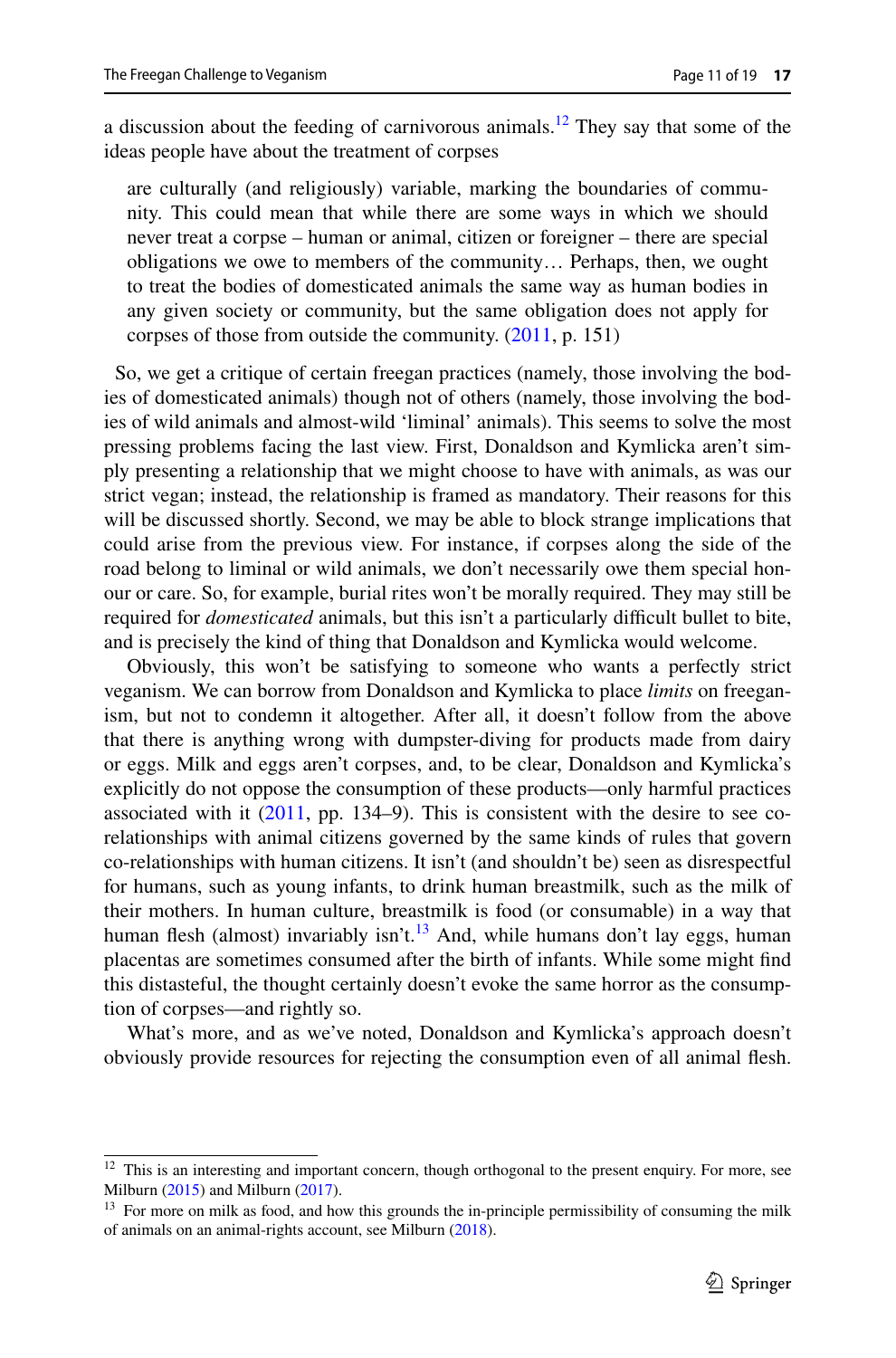From what we've said so far, roadkill—assuming the dead animal wasn't domesticated—would remain on the table, as it were.

Someone might hope otherwise. The strict vegan might say that if animals killed on the road fall into the category of 'liminal' animals, then there are difcult questions to be answered about the kind of community to which they belong, and so about the kinds of norms that should govern respectful treatment of them. In short, do we treat them respectfully when we treat them as members of our own community, or when we treat them as if they are members of sovereign animal communities? The strict vegan might insist that some moral caution is appropriate, according to which we ought to offer liminal animals certain kinds of respect simply to mitigate the risk of misinterpreting our obligations to them. While eating or not eating the corpses would be consistent with respect in a sovereign animal community (insofar as such communities don't have norms of respectful corpse treatment more on this in a second), eating it would be the epitome of disrespect in a Western human community. Thus, not eating the corpse seems like the 'safe' option.

However, intuitions are going to pull in diferent directions, here. Consider a feral pig who lives on the outskirts of human society who's blamelessly hit by a car, in contrast to a wholly wild boar killed by a rival deep in the backcountry. If the strict vegan's extension of Donaldson and Kymlicka's argument works, then it should be more objectionable to collect, butcher, cook, and consume the body of the former animal than the latter. But we can imagine environmental ethicists being highly concerned about disturbing a pristine forest while being utterly unconcerned about eating the body of a member of an invasive species, and it isn't clear that their reaction is mistaken. So, while the ambiguity of the pig's relationship with us may generate some special reasons to act—humans may be more responsible for the plight of feral pigs than they are for the plight of the wild boar $14$ —these reasons may not be obligation-generating, as they may be outweighed by other considerations.

Finally, it's implausible that there's going to be a way to seriously curtail the consumption of bodies of (unambiguously) wild animals on this account, unless they themselves have social practices to which we ought to defer. However, it's hardly obvious that this is so, even among social and highly intelligent animals: while members of some species engage in 'mourning' behaviour, it isn't obvious how to understand it, especially its signifcance for corpse consumption. Of course, it's *possible* that certain animals have modes of respectful treatment of the dead that are inconsistent with corpse-consumption, so we allow that there *may* be certain wildanimal bodies that are 'off-limits' on this account. However, those would be the exception rather than the rule: there is no reason to think that crocodiles or crickets have such social practices.

<span id="page-11-0"></span> $14$  For more on this, see Palmer [\(2010](#page-17-28)).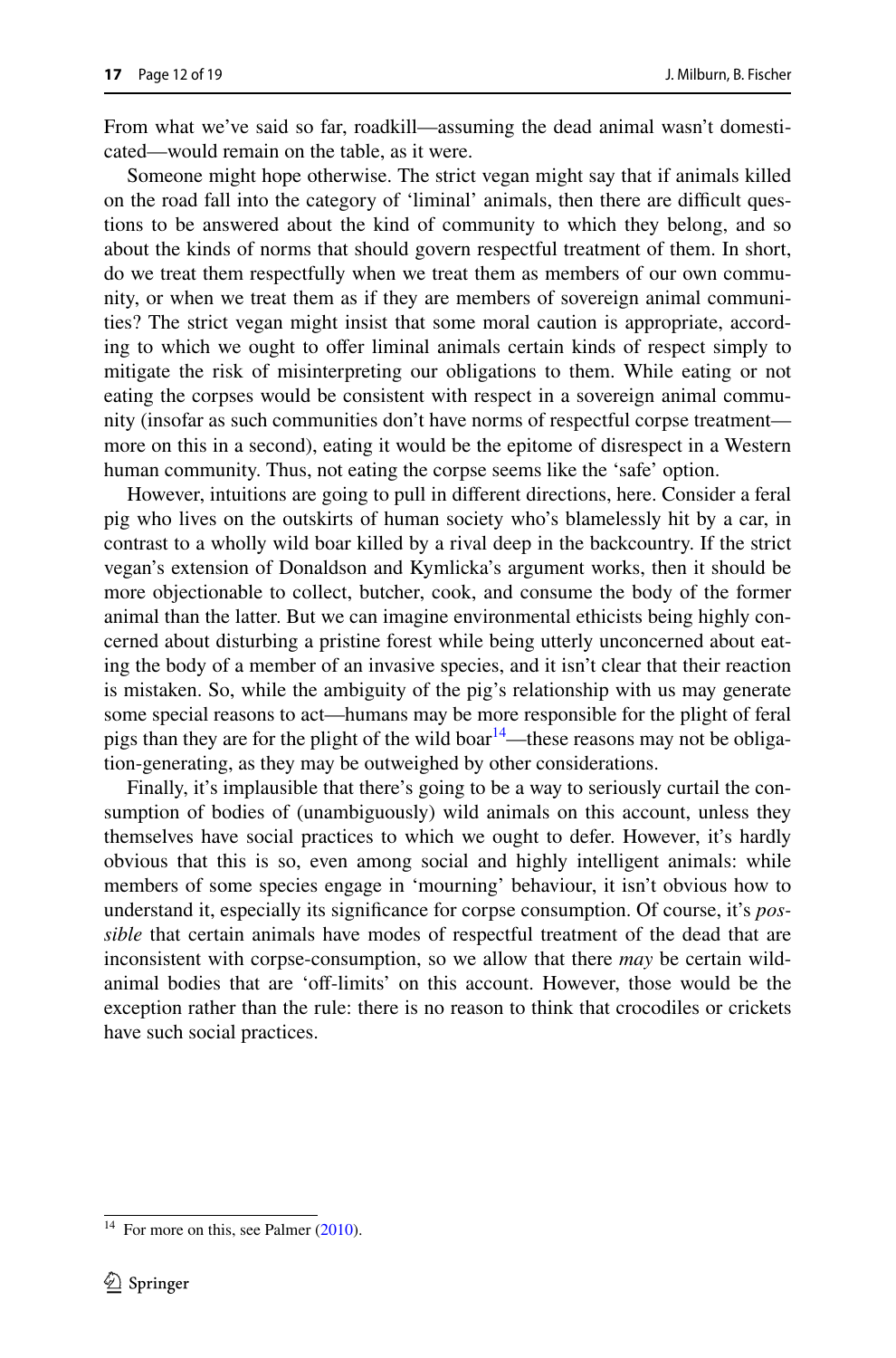#### **A Last‑ditch Defence of Strict Veg(etari)anism?**

The strict vegan might think that these considerations about community are all beside the point. Why can't Donaldson and Kymlicka simply reject the consumption of *all* corpses, whatever their origin? On this view, meat-eating would run up against one of the 'ways in which we should never treat a corpse' (Donaldson & Kymlicka, [2011](#page-17-16), p. 151), regardless of societal membership.

This line is indeed available, but we think it ought to be resisted. Presumably, it's motivated by the idea that there's something *objectively* wrong with corpse consumption: not eating corpses isn't just good 'manners'; it's demanded by a universal duty. This is implausible. The consumption of corpses as a part of a funerary rite is uncommon in the twenty-frst century, though it was certainly practiced by some human communities into the twentieth century.<sup>[15](#page-12-0)</sup> There's no good reason to think that there's anything inherently wrong with what those people did. What's more, there's no good reason to think that attitudes towards the consumption of human fesh couldn't change, meaning that the consumption of the fesh of nonhuman citizens would become less problematic.<sup>16</sup> Indeed, perhaps cannibalism isn't as alien to Western practices as we might assume. The Roman Catholic doctrine of transubstantiation holds that believers eat the literal body and blood of Christ when receiving the Eucharist. If there is nothing wrong with that practice, which is certainly one that occurs in Western culture, then we have no basis for denying that our eating (parts of some) dead humans is perfectly consistent with respecting said humans. Perhaps a change in our attitudes to animals will itself prompt a change in norms about how corpses are treated. The animal ethicist Bernice Bovenkerk, for example, has said that she would prefer for her body to be fed to wild animals after her death (van Dinther, [2020\)](#page-18-3). (This is something practiced in certain non-western contexts.) We have no great quarrel with Bovenkerk's position, and do not envisage that Donaldson and Kymlicka would, either. The point (indeed, Bovenkerk's own point) is that the corpses of animals and humans should not be treated in some grossly diferent way purely because of species membership. Whether we should persist with our *current* norms of corpse treatment or seek to change them is a separate question though one surely worth asking.

Second, there is something presumptuous about taking our norms of respect and treating them as sacrosanct for interactions with those outside our culture, even if we regard them as sacrosanct for those within. If you come from a culture that buries its dead, and you fnd the body of a person from a culture that cremates its dead, then it seems very plausible that it's permissible for you to cremate the body, even if your culture normally condemns such behaviour. *Mutatis mutandis*, the same applies to bodies of those from communities (including wild animal sovereign communities)

<span id="page-12-0"></span><sup>&</sup>lt;sup>15</sup> Including the Wari', of the Western Amazon.

<span id="page-12-1"></span><sup>&</sup>lt;sup>16</sup> Indeed, one of us (Milburn [2016](#page-17-29)) has previously argued for a society in which in vitro human flesh is consumed alongside in vitro nonhuman flesh. In vitro nonhuman flesh is desirable because it can minimise harm to animals by those reluctant to give up meat, while in vitro human fesh breaks down false human/animal' dichotomies and hierarchies.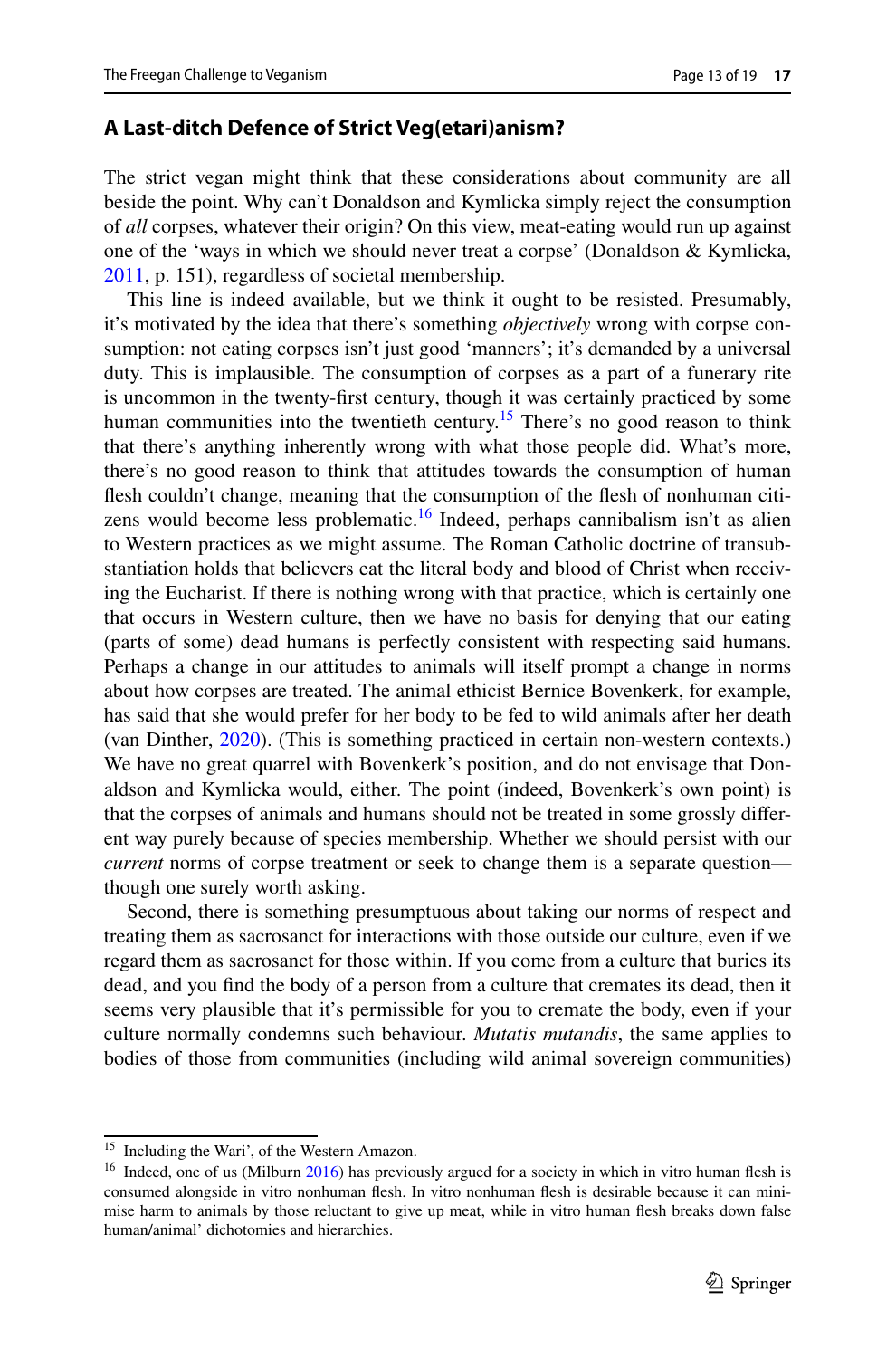where corpse consumption is a considered a respectful or unobjectionable practice. So again, there's no reason to think that this is something 'we' ought always to avoid. As a result, Donaldson and Kymlicka aren't going to be able to rule out the consumption of all animal fesh.

There is one more strategy that the strict vegan might try to employ here. To see this possibility, it will help to disentangle two lines of reasoning that Kymlicka and Donaldson ofer for their view. On the one hand, they think that the political status of animals is one that simply needs to be *recognized*; it doesn't need to be *created* based on a mixture of practical and moral considerations. Animal ethicists, they argue, have tended to view animals as part of an 'expanding circles' model of society, according to which a history of moral inclusion begins with the self, and then expands to the family, the neighbourhood, the nation, humanity, and—eventually—to an 'interspecies cosmos' (Kymlicka & Donaldson, [2016](#page-17-17), pp. 693–4). This, they say, is mistaken:

Animals are alongside us at every stage of these expanding circles. The vast majority of people in North America with companion animals insist that their companion dogs and cats are 'members of the family': we are born into inter-species families and learn our concept of 'family' in this context. [\(2016](#page-17-17), p. 694, emphasis in original)

We might say the same of our wider community. The process of domestication itself is one of humans and animals coming to live together, which Donaldson and Kymlicka compare to the North-Atlantic slave trade. Slavery was unjust, but the solution to that injustice cannot be the extinction of African Americans or their repatriation to Africa: people held as slaves were, efectively, made into marginalized citizens through their enslavement, and are now owed recognition as full citizens (Donaldson & Kymlicka, [2011](#page-17-16), p. 79). Likewise, Donaldson and Kymlicka argue, domesticated animals should be recognized as full citizens.

On the other hand, there is a more interest-oriented line of reasoning. Donaldson and Kymlicka claim that it is in the interests of some animals (particularly domesticated animals) to continue to have a close relationship with humans, though in a heavily modifed form. This is complicated, because the close relationships that human communities have had with certain animals have usually been extremely harmful. They've involved the confnement of animals, infiction of violence upon them, the exploitation of their labour and bodies, and so forth. Given this history, it's an open question as to the kinds of connections we should have with animals going forward.<sup>1</sup>

Now, in a standard situation of historical abuse, we might think that it would be the decision of the victim whether a relationship continues once the abuse

<span id="page-13-0"></span><sup>17</sup> Donaldson and Kymlicka face challenges from the 'extinctionist' animal-rights theorists who support eradicating domesticated animals entirely; they also face challenges from interest-based animal rights theorists who support continued relationships between humans and animals but deny that citizenship rights are in animals' interests. No doubt, too, someone could be broadly sympathetic to Donaldson and Kymlicka's approach, but dispute precisely what a citizenship relationship entails, dispute the line between citizen and denizen, question whether a particular animal benefts from citizenship, and so forth.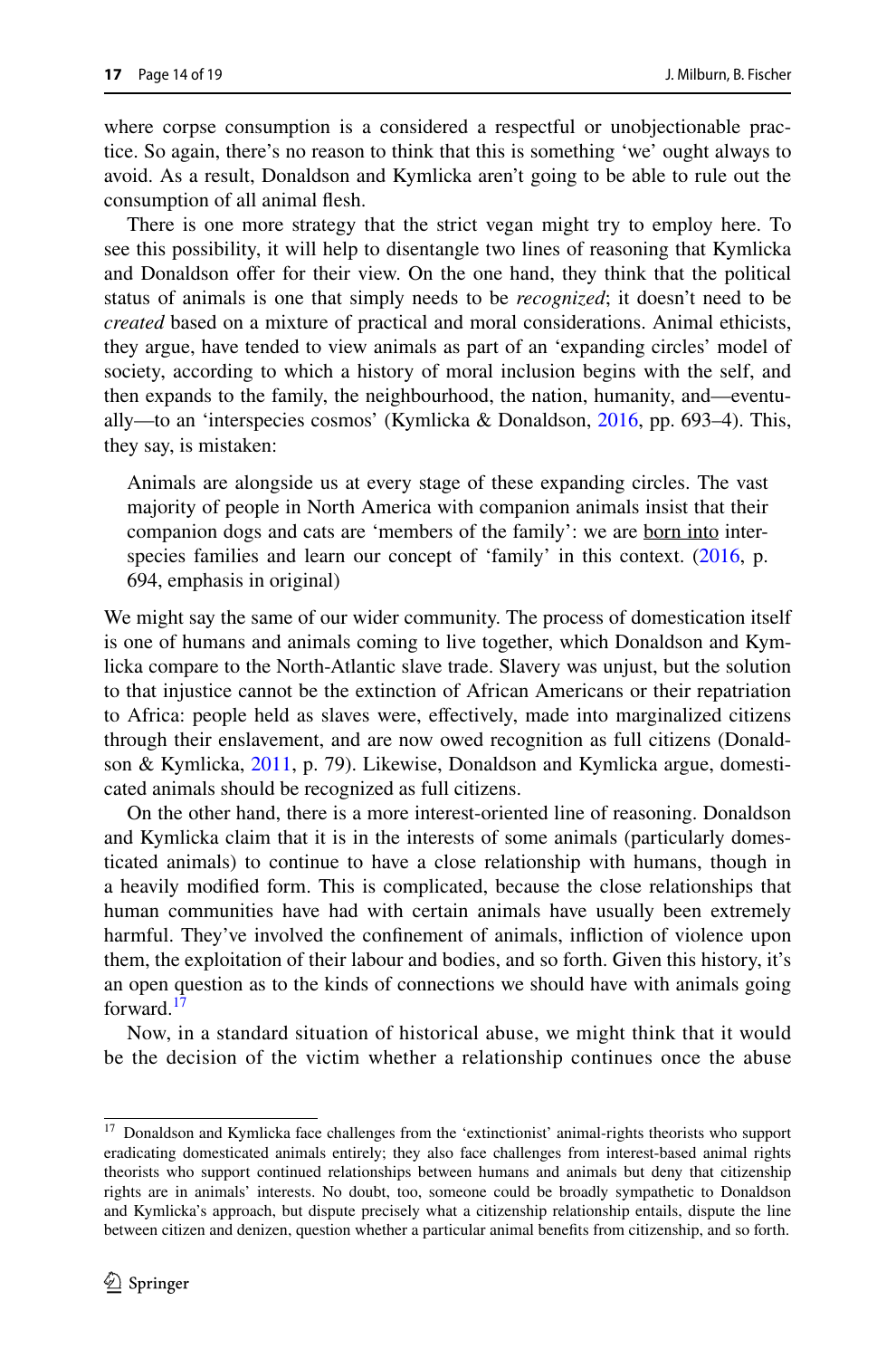has been eradicated. And a recognition of animal agency is crucial for Donaldson and Kymlicka: 'given a range of non-coercive alternatives, animals can express preferences (i.e., "vote with their feet") about how to live their lives, and under what circumstances, if any, to engage with humans'  $(2011, p. 66)$  $(2011, p. 66)$ . But this can only take us so far; at some level, humans must make a choice on animals' behalf. This is going to include choices on the macro scale between continued co-relationships or extinction, and on the micro scale as to which 'group' domestic, wild, liminal—a given animal belongs.

Donaldson and Kymlicka see these two lines of reasoning—historical and interest-based—as two sides of the same coin. Together, they form the basis of their claim about the compulsory nature of our having a certain kind of relationship with domesticated animals. Crucially, for current purposes, this relationship is one that demands that domesticated animals' bodies be treated with the kind of respect that would be aforded to the bodies of other co-citizens.

How could the strict vegan use these observations to ground a 'zoopolitical' case against (restricted) freeganism? First, they might observe that we live in the Anthropocene, an age defned by ubiquitous human infuence on the natural world. When we recognize the complex historical relationship that we have with animals, our infuence clearly doesn't end at domesticated beings, or even at the liminal ones. We have done so much to reshape the environment in which animals live that if our infuence—particularly our negative infuence—is enough to generate a citizenship claim for those animals with whom we are entangled, then (nearly) all wild animals have some such claim. Second, when we consider the degree to which animals have an interest in being treated as citizens, it may not be obvious why denizenship and sovereignty would actually be preferable to citizenship. After all, that could only mean less aid in circumstances where it would be advantageous to have it, and less representation in circumstances where they would beneft from having an advocate in the decision being made. Plainly, there is much more to say here, and we don't want to suggest that Donaldson and Kymlicka have no resources for replying to these objections. Instead, we simply want to note that the strict vegan has the resources to criticize even a restricted freeganism if she can make these objections stick.

After all, if it's indeed the case that all animals have a claim to citizenship, then all animal bodies are protected by the 'respect for corpses' norm. So rather than our limited critique of freeganism, we get closer to the wide-ranging one that our hypothetical strict vegan wanted. In all likelihood, this means that Donaldson and Kymlicka's zoopolis has turned into some kind of *cosmozoopolis*. This is a term we borrow from Cochrane ([2013;](#page-17-30) cf. Cochrane, [2018\)](#page-17-31), with the caveat that it isn't clear that *his* cosmozoopolitics carries these consequences. Opening up society *this* far, however, may come with costs, such as highly implausible implications about our duties concerning the corpses of wild animals. Must all be respectfully buried? Strict veganism may be appealing, but it isn't worth any cost whatsoever. If we would have to take on such counterintuitive consequences to salvage it, then it may not be worth salvaging.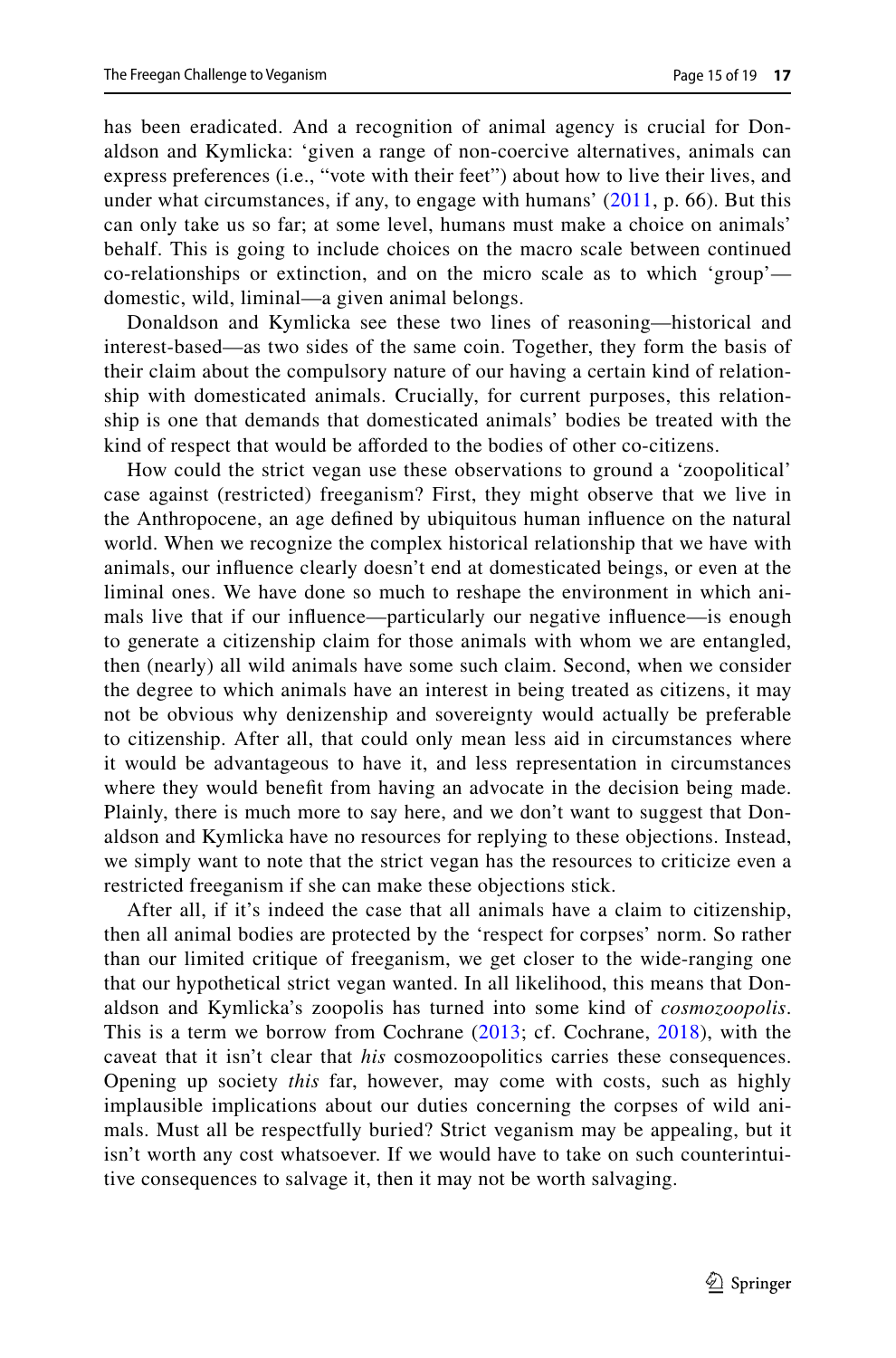# **Concluding Remarks: The Enduring Appeal of Unrestricted Freeganism**

If we buy into the claims of Donaldson and Kymlicka about animals and community membership, then we have a principled argument against (certain forms of) freeganism. There are some responses that freegans could make. They could say that the wrong of disrespecting the animal's corpse pales in comparison to the wrongs that the animal has faced at the hands of the humans who inficted sufering upon, and killed, her. It might also pale in comparison to the disrespect that the corpse has *already* faced—butchery, packaging, sale, and perhaps labelling with pictures or claims relating to the happiness of farmed animals. All of this is plausible, but none of it serves to mediate the putative wrong in *continuing* to disrespect the corpse by eating it. We wouldn't fnd similar claims plausible in the human case. At the same time, though, it strongly suggests that vegans should not be tempted to view freegans as the enemy: even if there is some disagreement, it pales in comparison to the disagreement that both have with conventional meat-eaters. Even if there are moral considerations that tell against what freegans are doing, they are much weaker than the reasons that tell against producing and distributing non-vegan foods.

A better reply open to the freegan is to say that even if eating a corpse involves disrespect, the *prima facie* wrong of this disrespect can be outweighed by the fact that the alternative option is paying for products made from crops harvested in ways that kill animals—precisely the argument with which we began the paper. Put bluntly, better to (in a sense) disrespect an animal already dead than contribute to the killing of more animals. If we follow Donaldson and Kymlicka, however, then we won't regard this as a knock-down argument. The doctrine of double efect might prove useful, here: we could argue that it's worse to disrespect an animal corpse as a means to a good end (namely, securing free food) than it is to harvest plants, even though it's a foreseen but undesired side-efect of such harvesting that it results in the deaths of some animals (on this, see Lamey, [2019](#page-17-32)). One could also observe that, on relational accounts of animal ethics, like that ofered by Donaldson and Kymlicka, we may have stronger duties concerning domesticated animals (such as farmed animals) than wild/liminal animals (such as those killed in the harvesting process).<sup>18</sup> Granted, there are a range of ways to weigh these considerations, but it's far from clear that the freegan has the upper hand they seemed to have at the start of this exploration.

On that note, let's return to Bruckner. Have we shown that his argument fails? Not exactly. Instead, what we've argued is that if we are willing to build on Donaldson and Kymlicka's zoopolitics, then Bruckner is too quick, just as it's too quick to generalize from his argument to cover all freegan practices. Domesticated animals, on Donaldson and Kymlicka's picture, deserve a form of respect similar to the one we show human members of our society, and so we have reason not to collect and eat their bodies—though, of course, nothing follows from this about it being wrong

<span id="page-15-0"></span><sup>&</sup>lt;sup>18</sup> Again, see also Palmer [\(2010](#page-17-28)).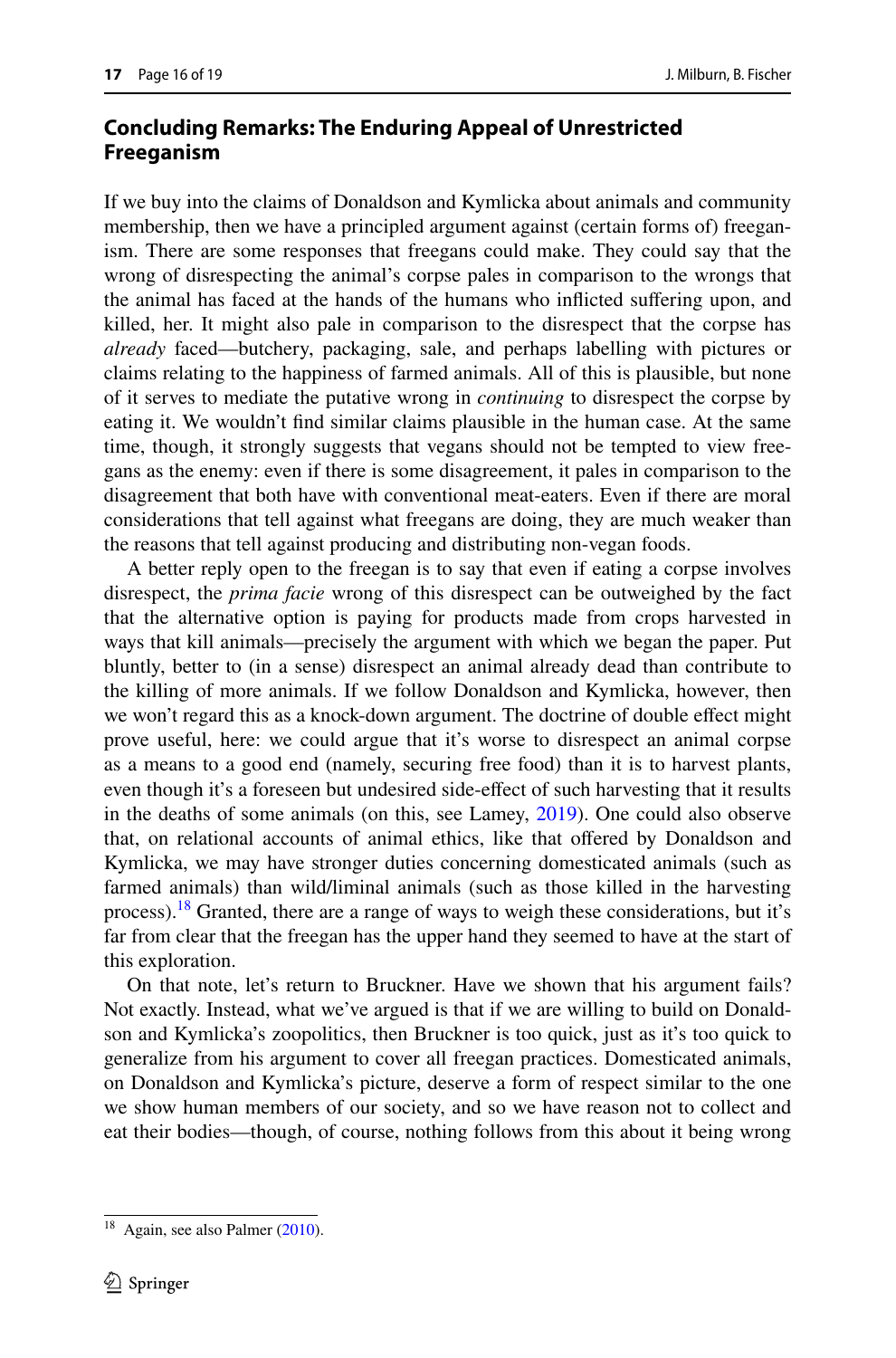to eat the bodies of wild animals, especially when doing so can alleviate harm elsewhere. But, when push comes to shove, there aren't that many freegans picking up roadkill. The more interesting cases are the more familiar ones: dumpster-diving for a can of beef stew or eating a ham sandwich that would go to waste after a faculty meeting. The restricted freegan is committed to saying that this would be to disrespect the corpses of cows and pigs. On the other hand, restricted freeganism *can* permit dumpster-diving for a block of cheese, or fnishing of the egg-salad sandwiches going to waste after the departmental meeting, as these cases don't involve meat, and thus do not entail (according to the argument here presented, at least) disrespect for a corpse. But rather than a bug of the theory, we regard this as a feature. The approach offers a justification of the intuition, shared by many vegans (and, obviously, by many vegetarians), that there's something particularly problematic about eating the flesh of animals.<sup>19</sup> And if neither the strict vegan nor the freegan gets exactly what she wants from the approach, there may still be a great deal to be said for it—just as there may be a great deal to be said for the more general value of political philosophy for the ethics of eating animals.<sup>[20](#page-16-5)</sup>

**Open Access** This article is licensed under a Creative Commons Attribution 4.0 International License, which permits use, sharing, adaptation, distribution and reproduction in any medium or format, as long as you give appropriate credit to the original author(s) and the source, provide a link to the Creative Commons licence, and indicate if changes were made. The images or other third party material in this article are included in the article's Creative Commons licence, unless indicated otherwise in a credit line to the material. If material is not included in the article's Creative Commons licence and your intended use is not permitted by statutory regulation or exceeds the permitted use, you will need to obtain permission directly from the copyright holder. To view a copy of this licence, visit [http://creativecommons.org/licen](http://creativecommons.org/licenses/by/4.0/) [ses/by/4.0/](http://creativecommons.org/licenses/by/4.0/).

### **References**

- <span id="page-16-2"></span>Abbate, C. E. (2019a). Save the meat for cats: Why it's wrong to eat roadkill. *Journal of Agricultural and Environmental Ethics, 32*(1), 165–182.
- <span id="page-16-1"></span>Abbate, C. E. (2019b). Veganism, (almost) harm-free animal feesh, and Nonmalefcence. In B. Fischer (Ed.), *The Routledge handbook of animal ethics* (pp. 555–568). Routledge.
- <span id="page-16-3"></span>Ahlhaus, S., & Niesen, P. (2015). What is Animal Politics? Outline of a new research agenda. *Historical Social Research, 40*(4), 7–31.
- <span id="page-16-0"></span>Archer, M. (2011). Slaughter of the singing sentients: Measuring the morality of eating red meat. *Australian Zoologist, 35*(4), 979–982.

<span id="page-16-4"></span><sup>&</sup>lt;sup>19</sup> Note that this is not a point about *killing* or *selling*, but eating. The approach we're exploring here avoids familiar problems about closing the gap between the ethics of production and purchasing, on the one hand, and the ethics of consuming, on the other. It also avoids contentious arguments attempting to ground the particular wrongness of meat-eating in claims about the comparative harm of meat production and egg or milk production. Indeed, the arguments explored here could be expanded into an argument specifcally for *vegetarianism*, rather than *veganism*. See Milburn [\(2020](#page-17-33)).

<span id="page-16-5"></span><sup>20</sup> The authors thank reviewers and editors at the *Journal of Agricultural and Environmental Ethics* for some helpful suggestions. A previous version of this paper was presented to the University of York's Practical Philosophy Group, and thanks are ofered to the audience. Josh Milburn's research at the University of Sheffield is funded by the British Academy (grant number PF19\100101), and he offers thanks to the British Academy, the University of Sheffield, and his mentor (Alasdair Cochrane).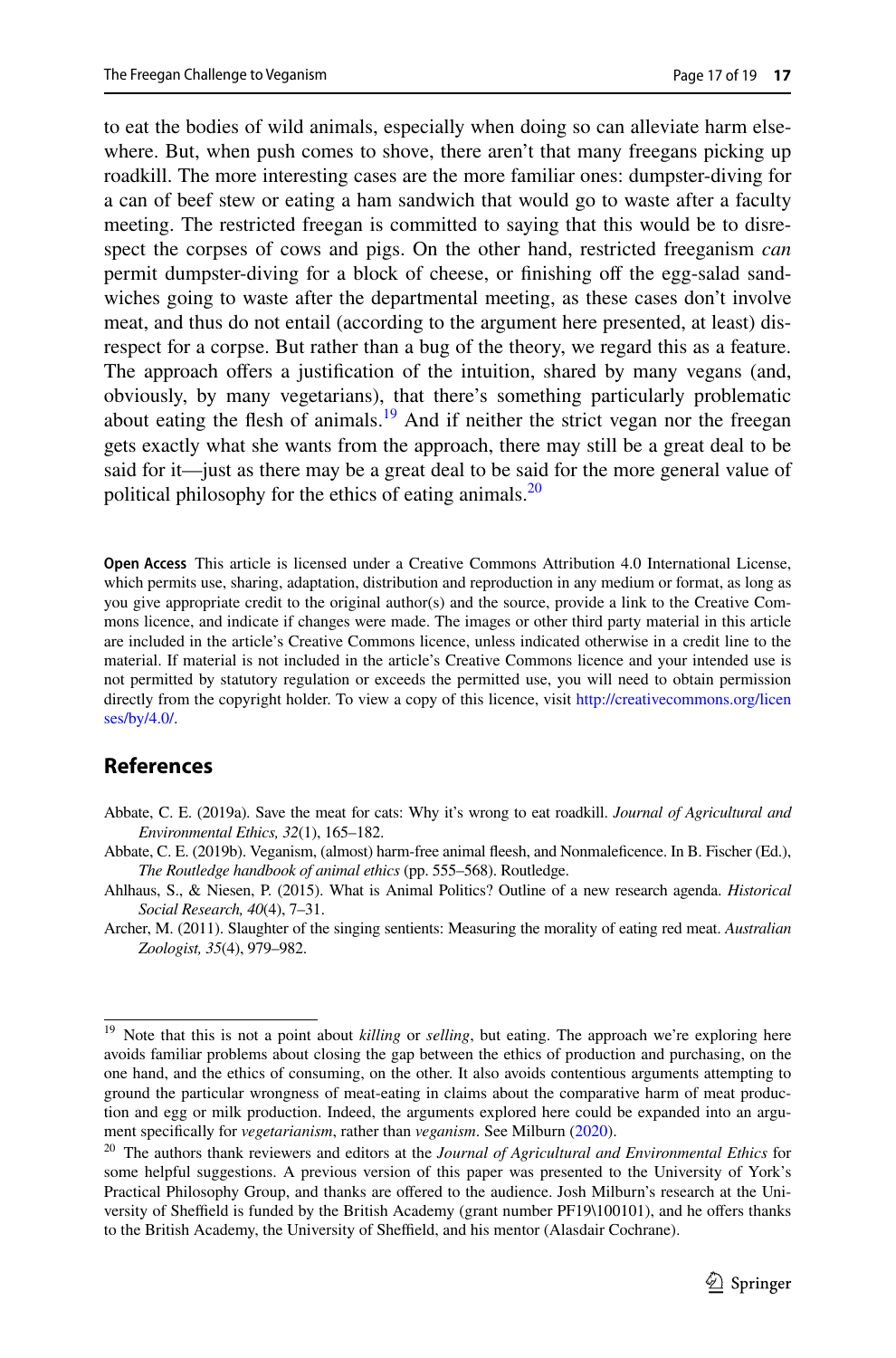- <span id="page-17-0"></span>Bruckner, D. W. (2015). Strict vegetarianism is immoral. In B. Bramble & B. Fischer (Eds.), *The moral complexities of eating meat* (pp. 30–47). Oxford University Press.
- <span id="page-17-22"></span>Budolfson, M. (2019). The inefficacy objection to consequentialism and the problem with the expected consequences response. *Philosophical Studies, 176*(7), 1711–1724.
- <span id="page-17-24"></span>Buss, S. (1999). Appearing respectful: The moral signifcance of manners. *Ethics, 109*(4), 795–826.
- <span id="page-17-11"></span>Chignell, A. (2016). Can we really vote with our forks? Opportunism and the threshold chicken. In A. Chignell, T. Cuneo, & M. C. Halteman (Eds.), *Philosophy comes to dinner* (pp. 183–202). Routledge.
- <span id="page-17-10"></span>Cochrane, A. (2012). *Animal rights without liberation*. Columbia University Press.
- <span id="page-17-30"></span>Cochrane, A. (2013). *Cosmozoopolis*: The case against group-diferentiated animal rights. *Law, Ethics and Philosophy, 1*, 127–141.
- <span id="page-17-31"></span>Cochrane, A. (2018). *Sentientist politics*. Oxford University Press.
- <span id="page-17-18"></span>Cochrane, A., Garner, R., & O'Sullivan, S. (2018). Animal ethics and the political. *Critical Review of International Social and Political Philosophy, 21*(2), 261–277.
- <span id="page-17-4"></span>Cooks, L. (2017). The end(s) of freeganism and the cultural productions of food waste. In M. Wallace & D. Carruthers (Eds.), *Perma/culture: imagining alternatives in an age of crisis* (pp. 195–206). Routledge.
- <span id="page-17-13"></span>Corman, L. (2011). Getting their hands dirty: Raccoons, freegans, and urban 'trash.' *Journal for Critical Animal Studies IX, 3*, 28–61.
- <span id="page-17-8"></span>Curnutt, J. (1997). A new argument for vegetarianism. *Journal of Social Philosophy, 28*(3), 153–172.
- <span id="page-17-1"></span>Davis, S. (2003). The least harm principle may require that humans consume a diet containing large herbivores, not a vegan diet. *Journal of Agricultural and Environmental Ethics, 16*(4), 387–394.
- <span id="page-17-6"></span>DeGrazia, D. (2009). Moral vegetarianism from a very broad basis. *Journal of Moral Philosophy, 6*(2), 143–165.
- <span id="page-17-15"></span>Diamond, C. (1978). Eating meat and eating people. *Philosophy, 53*(206), 465–479.
- <span id="page-17-16"></span>Donaldson, S., & Kymlicka, W. (2011). *Zoopolis*. Oxford University Press.
- <span id="page-17-20"></span>Driver, J. (2015). Individual consumption and moral complicity. In B. Fischer & B. Bradley (Eds.), *The moral complexities of eating meat* (pp. 67–79). Oxford University Press.
- <span id="page-17-3"></span>Fischer, B. (2018). Arguments for consuming animal products. In A. Barnhill, M. Budolfson, & T. Doggert (Eds.), *The Oxford Handbook of Food Ethics* (pp. 241–266). Oxford University Press.
- <span id="page-17-12"></span>Fischer, B. (2020). *The ethics of eating animals: Usually bad, sometimes wrong, often permissible*. New York: Routledge.
- <span id="page-17-2"></span>Fischer, B., & Lamey, A. (2018). Field deaths in plant agriculture. *Journal of Agricultural and Environmental Ethics, 31*(4), 409–428.
- <span id="page-17-9"></span>Giroux, V. (2016). Véganisme. In: *l'Encyclopédie philosophique*.<http://encyclo-philo.fr/veganisme-gp/>
- <span id="page-17-23"></span>Jones, I. (2017). A grave ofence: Corpse desecration and the criminal law. *Legal Studies, 37*(4), 599–620.
- <span id="page-17-17"></span>Kymlicka, W., & Donaldson, S. (2016). Locating animals in political philosophy. *Philosophy Compass, 11*(11), 692–701.
- <span id="page-17-32"></span>Lamey, A. (2019). *Duty and the Beast*. Cambridge University Press.
- <span id="page-17-26"></span>Milburn, J. (2015). Not only humans eat meat: Companions, sentience and vegan politics. *Journal of Social Philosophy, 46*(4), 449–462.
- <span id="page-17-29"></span>Milburn, J. (2016). Chewing over in vitro meat: Animal ethics, cannibalism and social progress. *Res Publica*, *22*(3), 249–265.
- <span id="page-17-27"></span>Milburn, J. (2017). The animal lovers' paradox? On the ethics of 'pet food.' In C. Overall (Ed.), *Pets and people* (pp. 187–202). Oxford University Press.
- <span id="page-17-25"></span>Milburn, J. (2018). Death-free dairy? The ethics of clean milk. *Journal of Agricultural and Environmental Ethics, 31*(2), 261–279.
- <span id="page-17-33"></span>Milburn, J. (2020). A novel argument for vegetarianism? Zoopolitics and respect for animal corpses.A nimal. *Studies Journal*, *9*(2), 240–259.
- <span id="page-17-19"></span>Milligan, T. (2015). The political turn in animal rights. *Politics and Animals, 1*, 6–15.
- <span id="page-17-21"></span>Nefsky, J. (2018). Consumer choice and collective impact. In A. Barnhill, M. Budolfson, & T. Doggert (Eds.), *The Oxford Handbook of Food Ethics* (pp. 267–286). Oxford University Press.
- <span id="page-17-5"></span>Oakes, W. (2000). *Why Freegan?* (zine). Accessed at [https://freegan.info/freegan-philosophy/why-freegan](https://freegan.info/freegan-philosophy/why-freegan-an-attack-on-consumption-in-defense-of-donuts/)[an-attack-on-consumption-in-defense-of-donuts/](https://freegan.info/freegan-philosophy/why-freegan-an-attack-on-consumption-in-defense-of-donuts/) in March 2021.
- <span id="page-17-28"></span>Palmer, C. (2010). *Animal ethics in context*. Columbia University Press.
- <span id="page-17-7"></span>Rachels, S. (2011). Vegetarianism. In R. G. Frey & T. L. Beauchamp (Eds.), *The Oxford Handbook of Animal Ethics* (pp. 877–905). Oxford University Press.
- <span id="page-17-14"></span>Singer, P. (1980). Utilitarianism and vegetarianism. *Philosophy & Public Afairs, 9*(4), 325–337.
- Singer, P., & Mason, J. (2012). Freeganism and food waste. In A. Barnhill, M. Budolfson, & T. Doggert (Eds.), *Food, ethics, and society* (pp. 219–224). Oxford University Press.

 $\circled{2}$  Springer